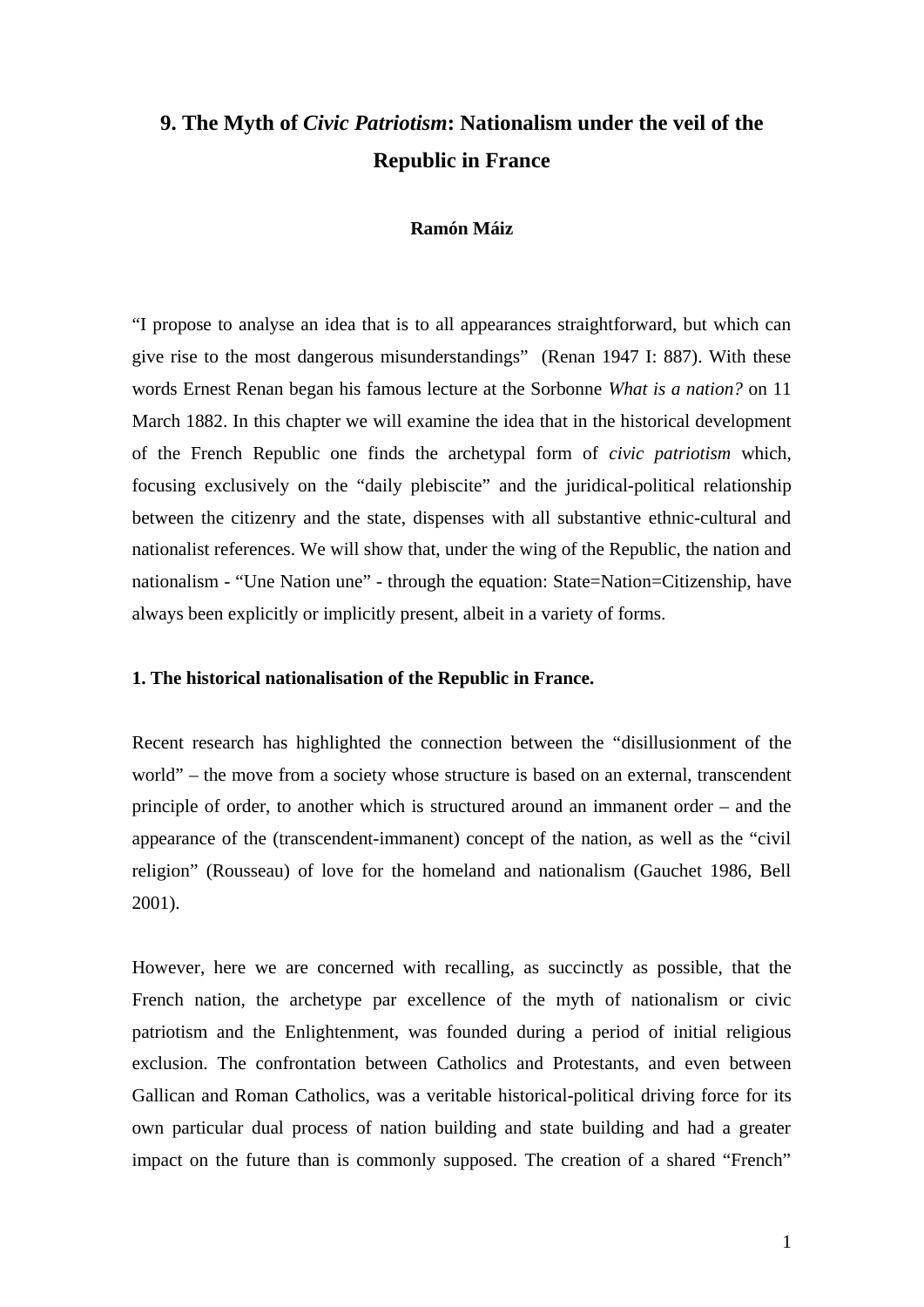identity, as Anthony Marx has shown, has a fundamental historical root: the unification at the dawn of the modern era of a *Catholic* nation, symbolised by the myth of Joan of Arc, in opposition to the Huguenot Protestants, within the country, and the English, as external enemies (Marx 2003). This underlying Catholic founding dimension, France as the *La Fille Aînée de L'Église* (Rémond 1992), would give rise, after the Revolution, to a nationally constituent mythical-symbolic coexistence/confrontation between the myth of *La Pucelle d'Orleans* and *Marianne*, between Catholic France and the lay Republic (Winnock 1992, Agulhon 1979). This confers a permanent historical divergence and tension on the "French" concept of nationhood between the political-territorial and the mythical-symbolic ends of the continuum of nationalising factors, which was implicit during most of the period of the Republic (see below: Historical map of ideas of nationhood in France).

Moreover, the myth of Joan of Arc as a national heroine was introduced by the Republicans, as shown by the work of Michelet or the republican statue of the national saint, by Frémiet, which was erected in the Place des Pyramides in Paris in 1874 (Mélonio 2001:175). This was propagated at the time by moderate republicans (Joseph Fabre's proposal in 1884 for a public holiday in her honour, which was passed by the French parliament in 1894) (Winnock 1992:141) as a way of achieving a consensus in a country which at the time was seriously divided both ideologically and socially. Only much later would the myth be reformulated, in a clearly anti-Semitic form, at the time of the Dreyfus Affair and, later still, in anti-Muslim form by the Front National. This reappropriation of the "Bonne Lorraine" would result in a kind of discourse based on the binary logic of oppositions that would structure the mythical-symbolic complex of French reactionary nationalism, partially interwoven with a number of republican nationalisms, during most of the  $20<sup>th</sup>$  century – "C'est une Celte, Jeanne D'Arc, qui sauva la patrie" (Drumont) – and would be its legacy to contemporary extreme-right nationalisms: Joan of Arc/Jews, national/internal enemy, country/town, peasant/nomad, work/speculation, health/morbidity, people/intellectuals, national unity/national disintegration, French/English, Catholicism/atheism, spiritualism/materialism, virginity/prostitution, superior race/inferior race, etc. (Winnock 2004).

Even without the anti-Semitic reformulation, that founding religious split which, although distant in time, was no less important in its founding function of the common ascendancy, has survived in stronger or weaker form even the notorious attempts at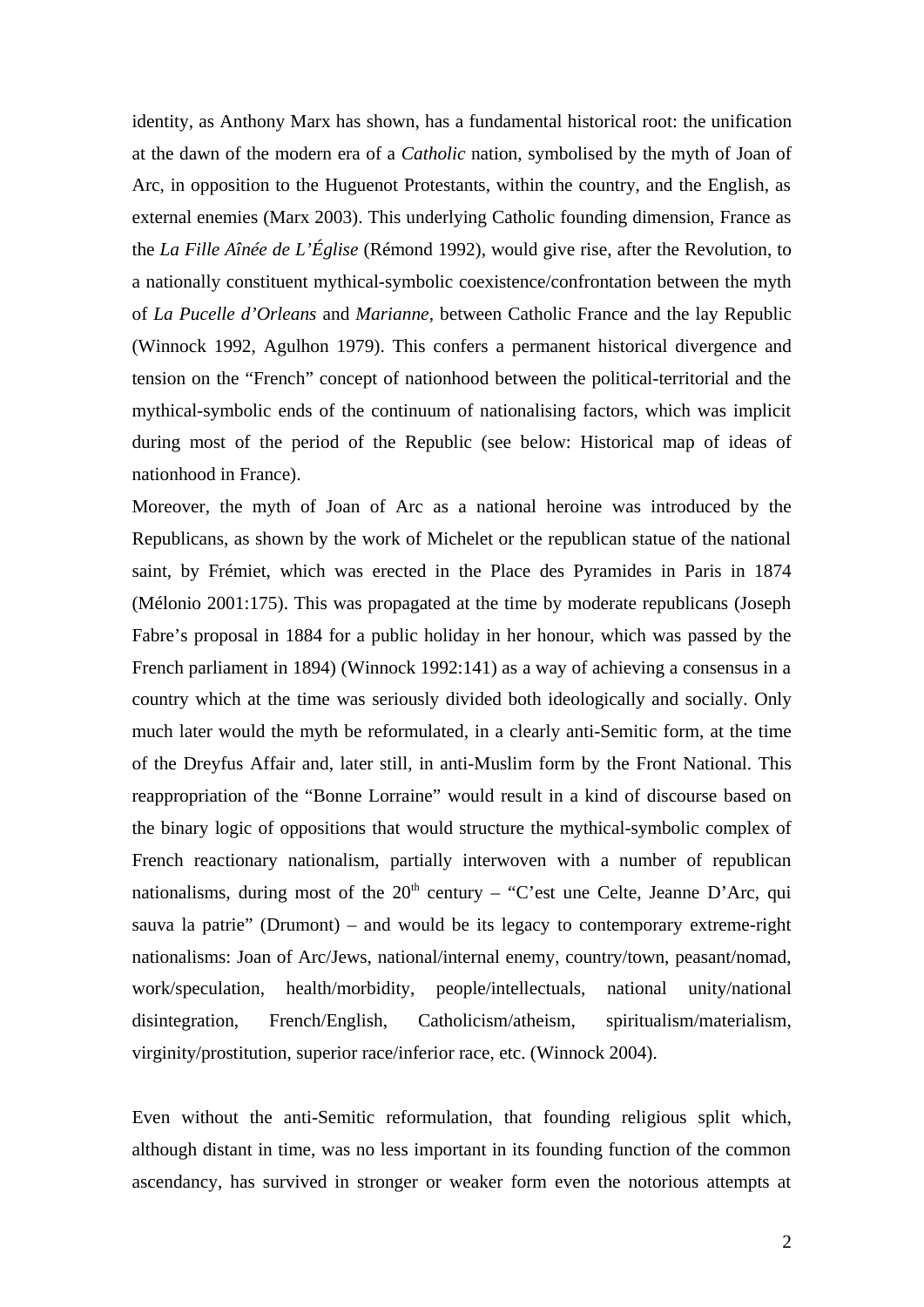secularisation of the end of the  $19<sup>th</sup>$  century, exemplified by the education law of 1882 and the separation of the State and the Church by the law of 1905. In fact, beyond its recovery by nationalist movements during and following the Dreyfus Affaire – "la nationalité française est liée étroitement au catholicisme" (Barrès 1925: 254) – the religious debt of its origins has inspired a whole series of commitments of the French Republic to the Catholic religion which, despite the declaration of the secular State in the 1958 Constitution, has remained as an implicit backdrop to this day. Therefore, it is necessary to recall a number of striking practices: although the catechism was not taught in state schools, the national education authorities allowed Wednesday afternoons to be used for the religious (Catholic) education of pupils. Likewise, many public holidays are still traditional Catholic festivals: Easter, Ascension Day, Christmas, the 15<sup>th</sup> of August. There is, however, a well-known territorial exception that is often forgotten, but which is very significant in the "one and indivisible" Republic: since they were returned to France in 1918, Alsace and Lorraine have maintained a special concordat with the Holy See. Moreover, the principle of the "école unique" was finally abandoned, thus permitting not only private Catholic education, but also facilitating public aid for private schools (Barangé Law of 1951), introducing a contractual principle of public finance for private education (Debré law of 1959), or even authorising financing, with public funds, for the running of private centres (Guermeur law of 1976). Moreover, and of particular interest here, the Catholic character of 95% of the private centres subsidised with public funds was used by these same centres, during the 1990s, as a reason to be exempted from the application of the Bayrou memorandum on the use of religious symbols (Poulat 1987, Gaspard & Khosrokhavar 1995, Laborde 2008).

Apart from religion, following the Revolution other ethnic-cultural elements clouded the civic purity of republican ideology which, it should not be forgotten, already bore in its Jacobin version a significant burden of values which referred to an exacerbated idea of the common good (a virtuous citizenry distilled by the Great Terror) and not only a conception, which was equally problematic, of justice ("La République une et indivisible"). Indeed, tensions stemming from the *nationalist paradox* are clearly perceptible from the very beginning. To be exact, on the one hand, claims are made for the sovereignty and constituent power of a nation that previously existed in history and, on the other, the necessary political production of the French nation through a variety of procedures: national education by means of the *Projet d'Education Nationale* of Rabaut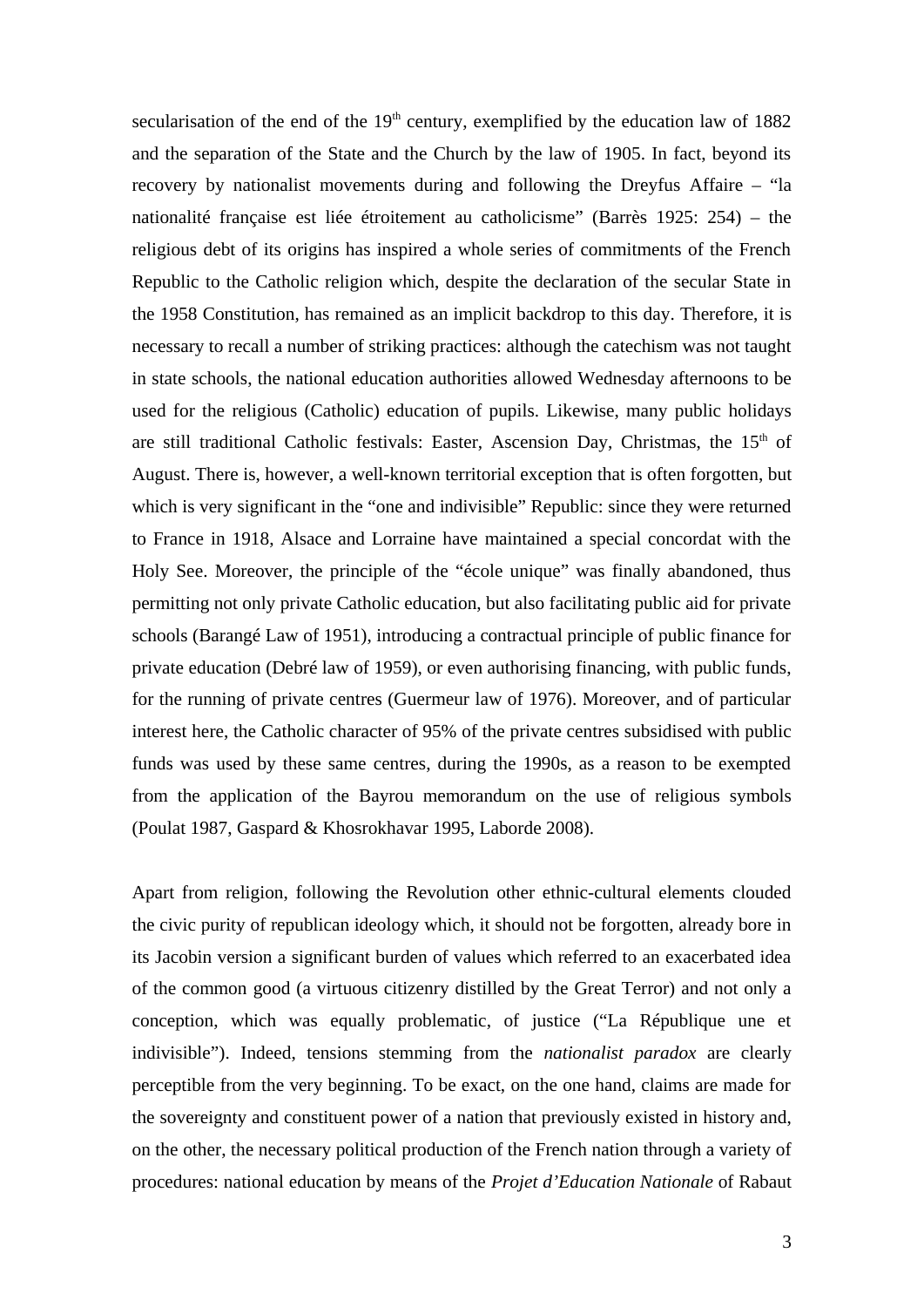de Saint-Étienne (1792); the systematic elimination of *patois* and the "creation of republicans, or better still Frenchmen, who will give the nation its own unique physiognomy", demanded by Marie-Joseph Chénier (1792) (Certeau, Julia, Revel 1975); the exclusion of the nobility due to their "faineantisse" and the anti-particularist territorial reorganisation of *L'adunation politique* of Enmanuel Sieyès (1789) etc. The task of forging a collective identity of "Frenchmen" despite religious, class, regional and cultural differences would be regarded by the founders of the Republic as a correlate and pre-requisite for the functioning of democratic institutions and even the healing or tempering of social inequalities.

Even during the most decisionist moments of *La Révolution* – a revolution that was based on both will and reason and, it should be remembered, openly directed against history: "L'histoire c'est pas nôtre code" (Rabaut de Sainte-Étienne) – ethnic and cultural dimensions played a role that was, if not fundamental, always of some importance. In fact, beneath the revolutionary rupture it is possible to observe a partial continuation of the nation that was the *Ancien Régime*. This can be seen in the syncretism of France's national flag (the colours of Paris and the National Guard, blue and red, in addition to the white of the monarchy). Or the *Marsellaise*, the national anthem, written by the arch-monarchist Rouget de Lisle, who eliminated the initial reference to the demolition of the "thrones of the tyrants" because it was excessively republican and replaced it with another referring to foreign "tyrants", that is, the Prussians, not the French (Verrière 2000:276). Or, finally, the vicissitudes of the Louvre, which opened on the  $8<sup>th</sup>$  of November 1793 as the "palace of the nation", an unmistakable sign of a conception of the republic in which the political legitimacy of the new order included the construction of a French national narrative marked by iconic works of art (Mélonio 2001:164).

Likewise, despite the fact that Roman roots undeniably predominate as a mythicaldiscursive reference to Jacobin republicanism, there is another shadowy dimension in which the Celtic chieftain "Vercingetorix" (in 1867 an enormous statue was erected in his honour by Napoleon III in Alise-Sainte-Reine), the "Gallic Cockerel", the Gallic origins of the real France (a creation of the *Academie Celtique* in 1805, destined to "faire la statistique antique des Gaules") (Thiesse 1999:57) etc, play a by no means insignificant role in the construction of the "Nation Une" (Pomian 1992). In 1802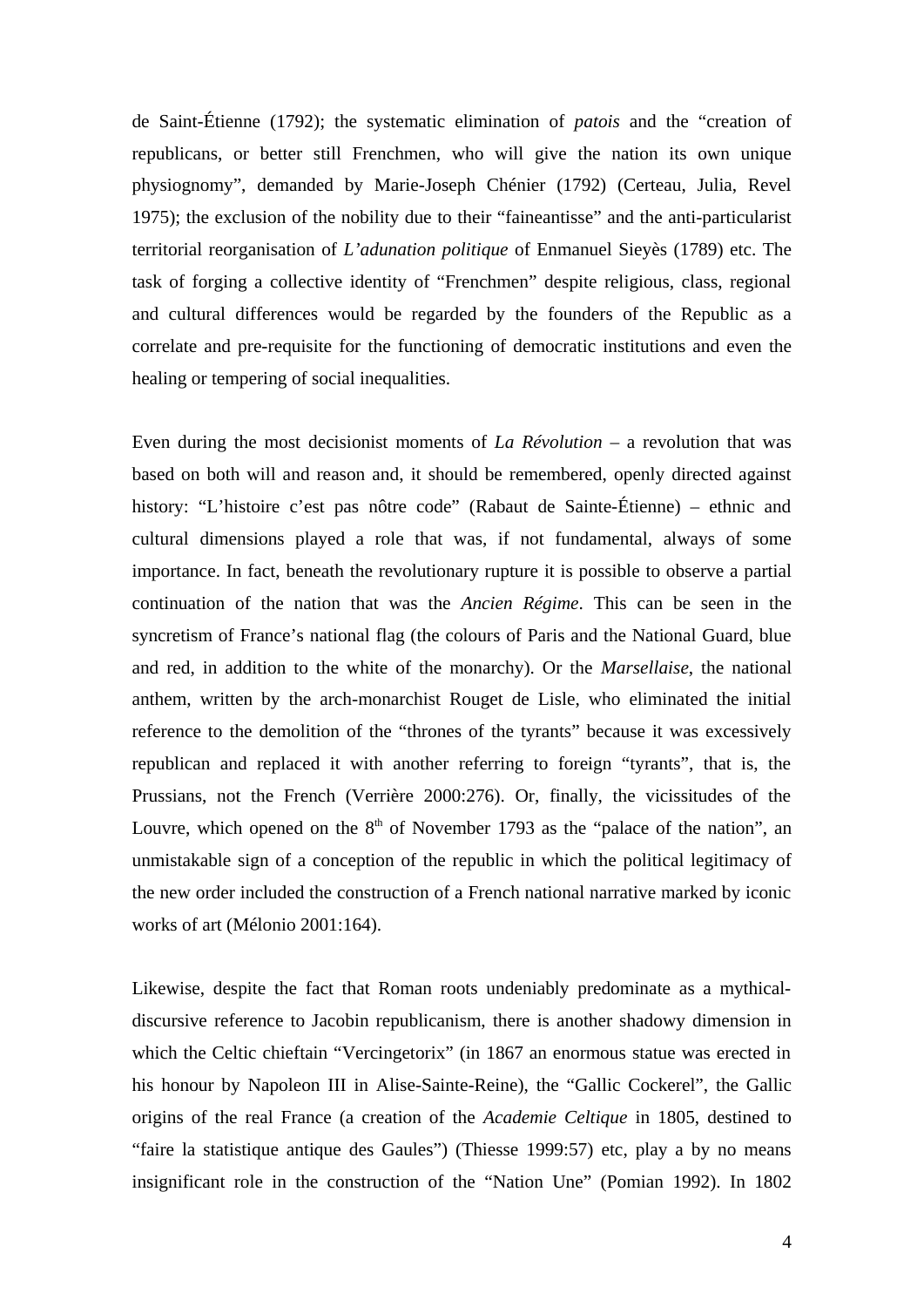Girodet-Trioson painted the *Apothéose des héros français morts pour la patrie pendant la guerre de la Liberté*, in which Marceau, Kléber and others can be seen being received by *Ossian* (the publication of Macpherson's texts dates back to 1761) in Paradise; the same myth appears in *Le Songe d'Ossian* (1812) by Ingres (Darriulat 2001:114).

Moreover, the evolution of Jacobin patriotism during the French Revolution covers a whole spectrum which goes from cosmopolitanism to incipient signs of xenophobia, while at the same time displaying an increasing nationalisation of the initial patriotism by means of a variety of different elements:

- The Gallic/Celtic myth of the origins of France.
- An ethical overload of the idea of good community life: virtuous citizenry, religious transfer (worship of the "goddess reason"), the execution of the king as an "acte de providence nationale" (Robespierre) (Nora 1986: 804).
- Reformulation of state education as both a republican and a national institution, exemplified in the significant transition from "Instruction publique" (Condorcet) to "l'éducation nationale" (Rabaut de Saint-Étienne). State education is designed, from the very beginning, to carry out the task of affirming and producing a unitary and homogeneous conception of the national community.
- The construction of the *Republique une et indivisible* in opposition to the cultural and linguistic diversity of France, which was reinterpreted as an obstacle to nation-building. Instead of being a *natural* fact, the nation becomes an *artificial* product of political will: cultural homogeneity, unified historical narrative propagated by state schools, centralisation and unitarianism, imposition of the national language, etc. (Bell 2001:15).
- Close links between citizenship and nationality, to such an extent that civic rights are limited and made dependent on membership of the nation .
- Militarism and universalist expansionism in France's "civilising mission" in the world.
- Production of the figure of the foreigner as "the other", the suspect (*conspiration de l'étranger*): increase in the number of tests of publicspiritedness, prohibition of residence, confiscation of goods, etc. Internal homogenisation that placed the category of citizen of the nation above all particularisms and also involved the reinforcement of the external delimitation of the foreigner (Brubaker 1992:46).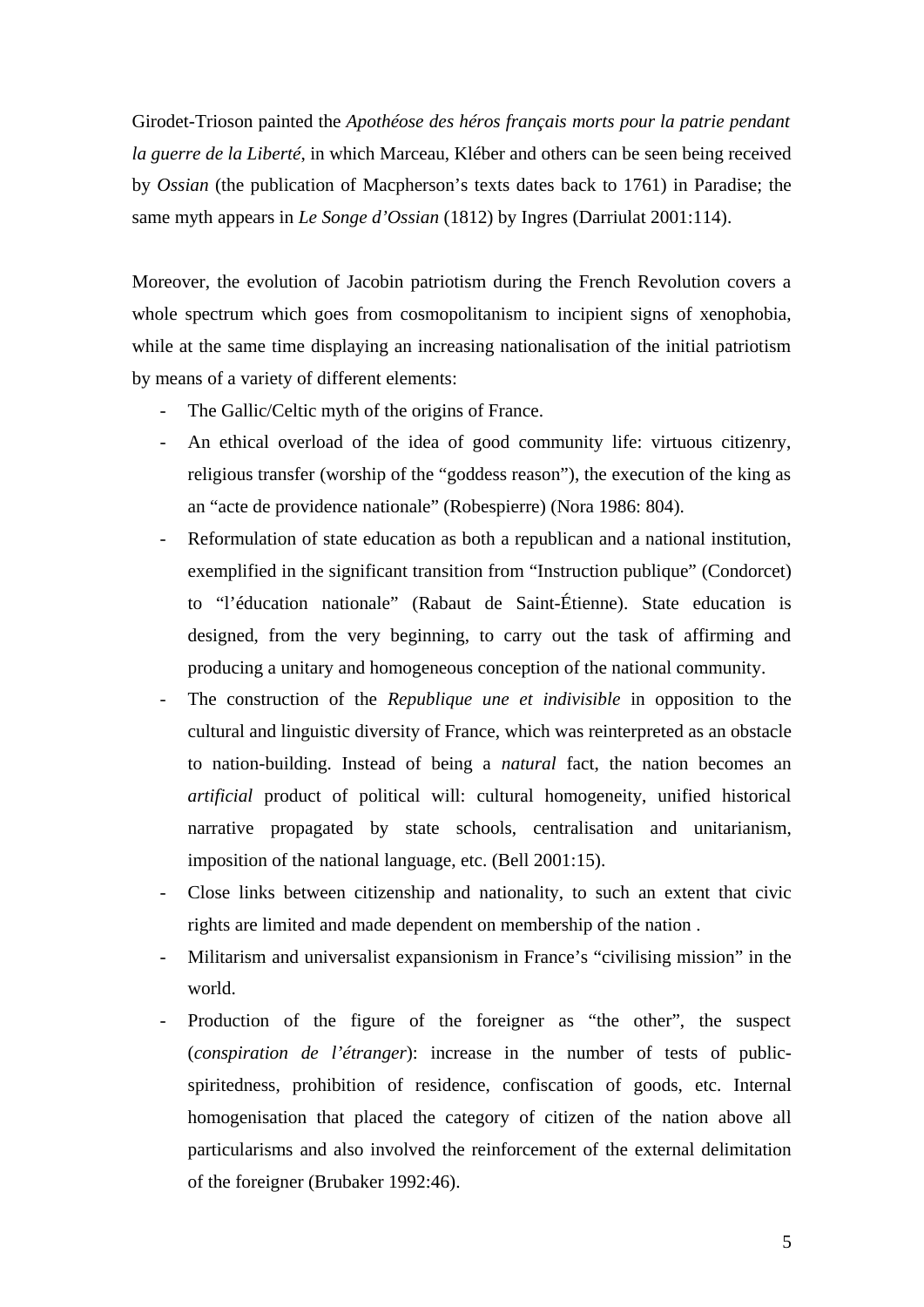It is not necessary to refer to the work of Chateaubriand – *Atala, Les Natchez, Le genie du Christianisme* or the *Essai Historique* – in order to detect, from the perspective of the counter-revolution, the recovery of national-Catholicism and the defence of the "man of nature" in contrast to the disintegrative modernity of one's roots (Thom 1995). It is in the very field of liberal republicanism where, as the century unfolds, we discover the unmistakable signs of a recovery of the organicism of the nation. Without any doubt, the influential work of Madame de Staël provides clear proof of this. In her novel *Corinne ou L'Italie*, but above all in *De L'Allemagne*, the author puts forward a clear conception of nations and national identities based on ethnic-cultural features: "The difference between languages, natural borders, memories of a common history, all contribute to create among men *these great individuals that are called nations* (De Staël 1814:41). "Ces grands individus qu'on appelle des nations" would receive attention from a variety of intellectual, political, and institutional perspectives in post-revolutionary France. But perhaps the most important work in this way was the very influent novel *Les mysteres du Peuple* (1848-1856), by the republican and socialist writer Eugène Sue, where the historical evolution of French popular and working classes is narrowly intertwined with a ethno-national narrative about the antagonism between *gaules*  (popular, proletariat) and *francs* (oppressors, upper-class) (Sue 2003).

What can be said, for example, about post-revolutionary historiography? And we are not referring to the work of Taine who, from *L'Histoire de la literature anglaise*  (1863) to *Les Origines de la France Contemporaine* (1875-1883), develops an idea of the French nation which is openly anti-Jacobin, deterministic and racist. We must confront, once again, the republican legacy, whose early task would be none other than, with the justification of defending the revolution, reinstating the lost affective link of communitarianism to the abstraction of the Republic. Regarding this point, it is necessary to recall that the republican Michelet – who, incidentally, wrote that "Le Dieu des nations a parlé par la France" – explicitly dedicated his work to reconcile "dogmas and principles" with "legend" (from Joan of Arc to the Revolution). It is from this perspective of *republican nationalism*, for which the nation constitutes the supreme truth built on the myth of the origins, that a text like *Le Peuple* (1846) should be read as well as two of its themes that would subsequently be more influential: 1) France as a *universal nation*: "asile du monde",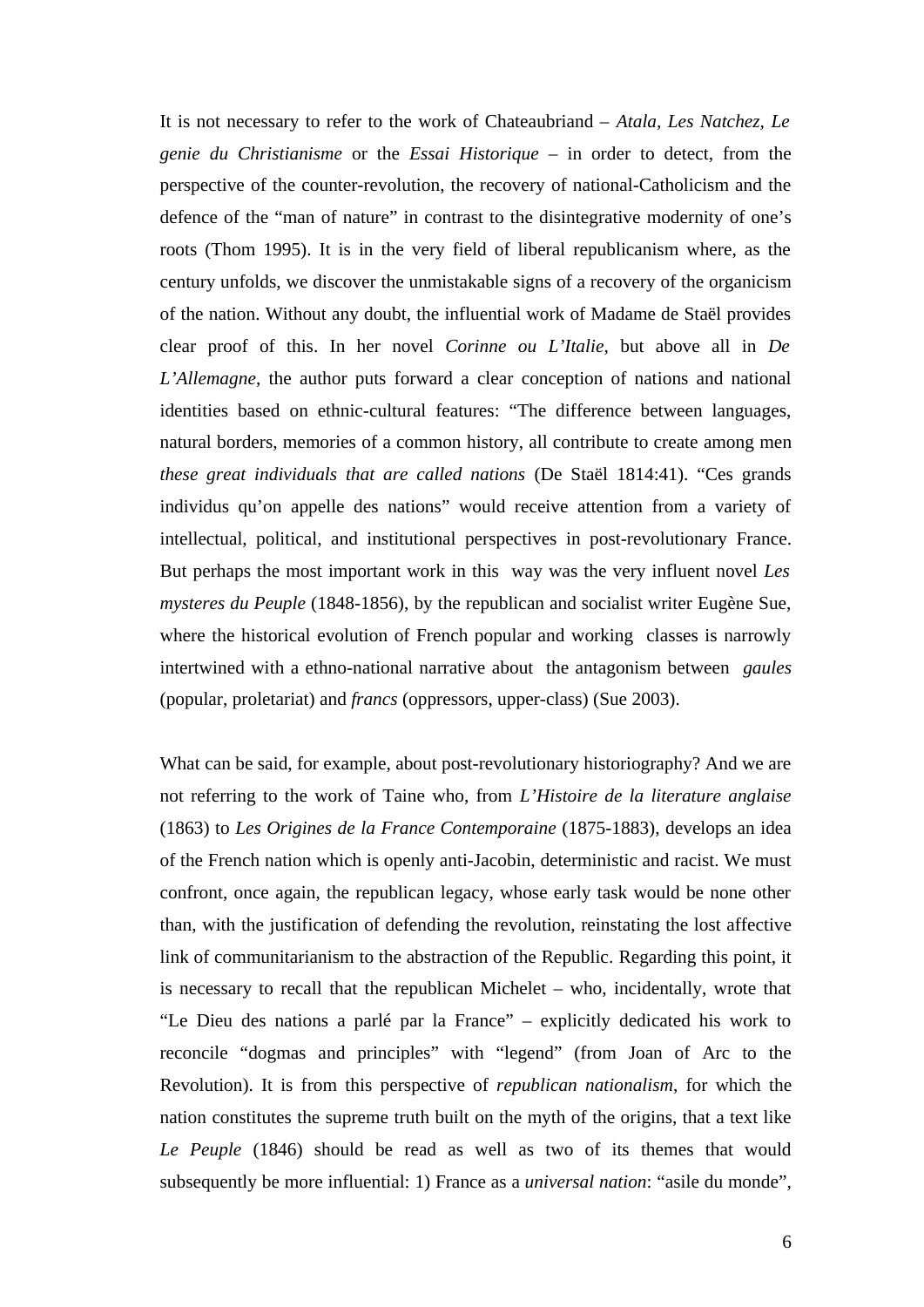"bien plus qu'une nation: la fraternité vivante", etc. (Michelet 1846, 1:229); and 2) France as a *One and Indivisible Nation*, built by the suppression of "nationalités intérieures": "it is when France eliminates from its midst all the divergent Frances that it attains its highest and most original revelation" (Michelet 1846:216). Initially conceived as an intermediate stage between tribe and Universal Republic, the *nation*  was gradually filled with solid (linguistic, historical, affective, etc.) content as the century progressed. In fact, from Michelet onwards it can be said that a movement in search of organicism begins for the French nation which, recognisable earlier in Ferry, is more clearly visible in the work of Renan and Thierry.

It would, however, be with the Empire and the Restoration, especially in the romantic historiography of Thierry, when, in opposition to the civic nationalism of Michelet – *nationalism* in its strict sense, not mere "republican patriotism", because it reinforces the idea of the nation granting it a highly affective content, transforming national history into a national (and, at the same time, universal) *Destiny*, introducing the myth of the "chosen people", etc. – the theme of the "struggle of races" is recovered as the driving force of French history, and the reason for loyalty to the "primitive race". In the same way, the reformulation of the founding Celtic myth that returns the French nation to the common Aryan trunk and thus to an equal footing with Germany. The mythical conflict between Franks and Gauls, between nobles and serfs ("la race conquise") (Poliakov 1971) reverberates even in such influential historical accounts as Guizot's. But, moreover, the relative influence of the Celtic myth of the origins, in the version of Reynaud and Martin, regarding French republicanism, as the century unfolds, illustrates the in no way marginal ethical background of the most "civic" of nationalisms. The obvious, and in principle unthinkable, presence of a form of "Celtic republican patriotism" exemplifies the inseparability between the historical-cultural and mythical dimension and the civic dimension of the nation. In fact, from 1830 onwards, it is possible to observe how a defence of "instinct" and "love for the homeland" overwhelm, in the republican youth, the purely rational dimension of citizenship and the state (Darriulat 2001:115).

The vicissitudes of *jus solis* bear witness, likewise, beyond the stereotypical, to the narrow limits of French civic patriotism. In effect, the pre-revolutionary tradition of *jus solis* was rejected by jurists, against Napoleon's wishes, and replaced by the *jus*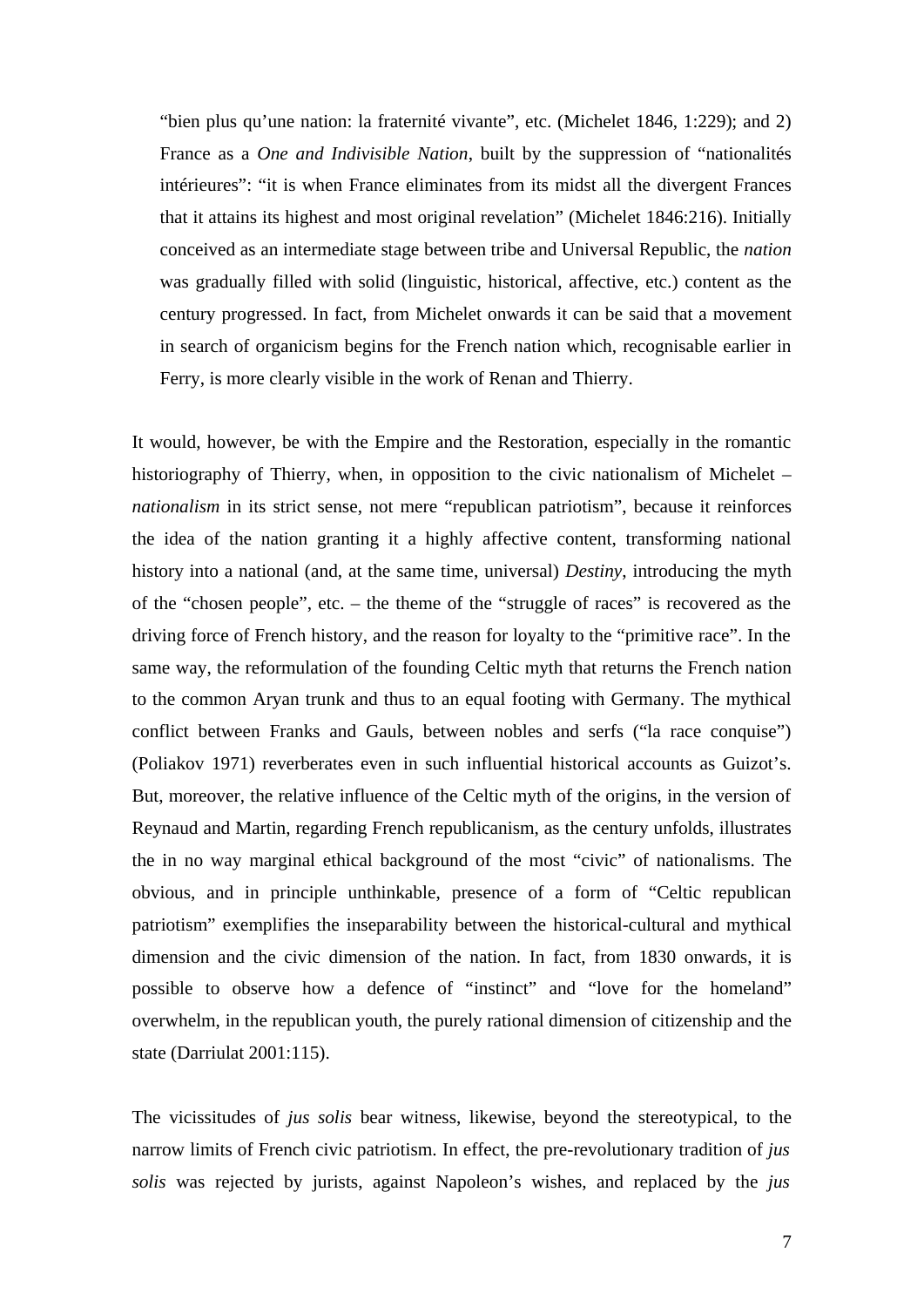*sanguinis* in the Code of 1803. In fact, *jus solis* would not be recovered until the 1889 law, but complicated, moreover, by the additional requirement of socialisation in French customs and culture. Finally, in 1927, as an instrument of a demographic policy for dealing with depopulation, a third stage to facilitate access to nationality was opened (through naturalisation or marriage). To all this must be added, from the end of the 1920s, a racist perspective that would triumph in Vichy after 1940. A form of racism that would not disappear with the Liberation, but would re-emerge occasionally in the policy of quotas imposed by Georges Mauco, in the forced repatriation of North Africans carried out by d'Estaing between 1978 and 1980, in the attempts to suppress the *jus solis*, etc. (Weil 2002). In fact, as Brubaker has shown, even the recovery of *jus solis* formed part of a wider national-republic consciousness-raising ("moral and civil indoctrination") (Brubaker 1992:45), by means of a national education system that imposes at one fell swoop a single language (the dialectal variety of L'Île de France), an account of history and a number of common national myths and symbols for all French people.

Meanwhile, the slow nationalisation of France in opposition to the traditional territories and internal regions, merged together, as we well know from Eugen Weber among others, civic patriotism with a) organisation through radial road networks to unify the territory, with b) an education system to generalise the language, history and symbols of the nation, and c) the army, *La Grande Armée* elevated to become a key instrument for the nationalising socialisation of the *Grande Nation* (Weber 1976:493).

A fundamental part of this process was the construction of the "national heritage" which stemmed from Guizot's encouragement in 1830 of the conservation and cataloguing of the historical monuments of France. In 1838, Hugo, Montalambert and Merimée were appointed members of the historical committee of the monuments and artistic treasures of France. One of the most important events in this regard was, thanks to Villet Le Duc, the "invention of cathedrals" as national monuments; that is, as symbols of national unity in a secularised and divided society, by means of a discourse based on the own/Gothic – alien/neo-classical dichotomy, which established itself after 1848 (Mélonio 2001:156).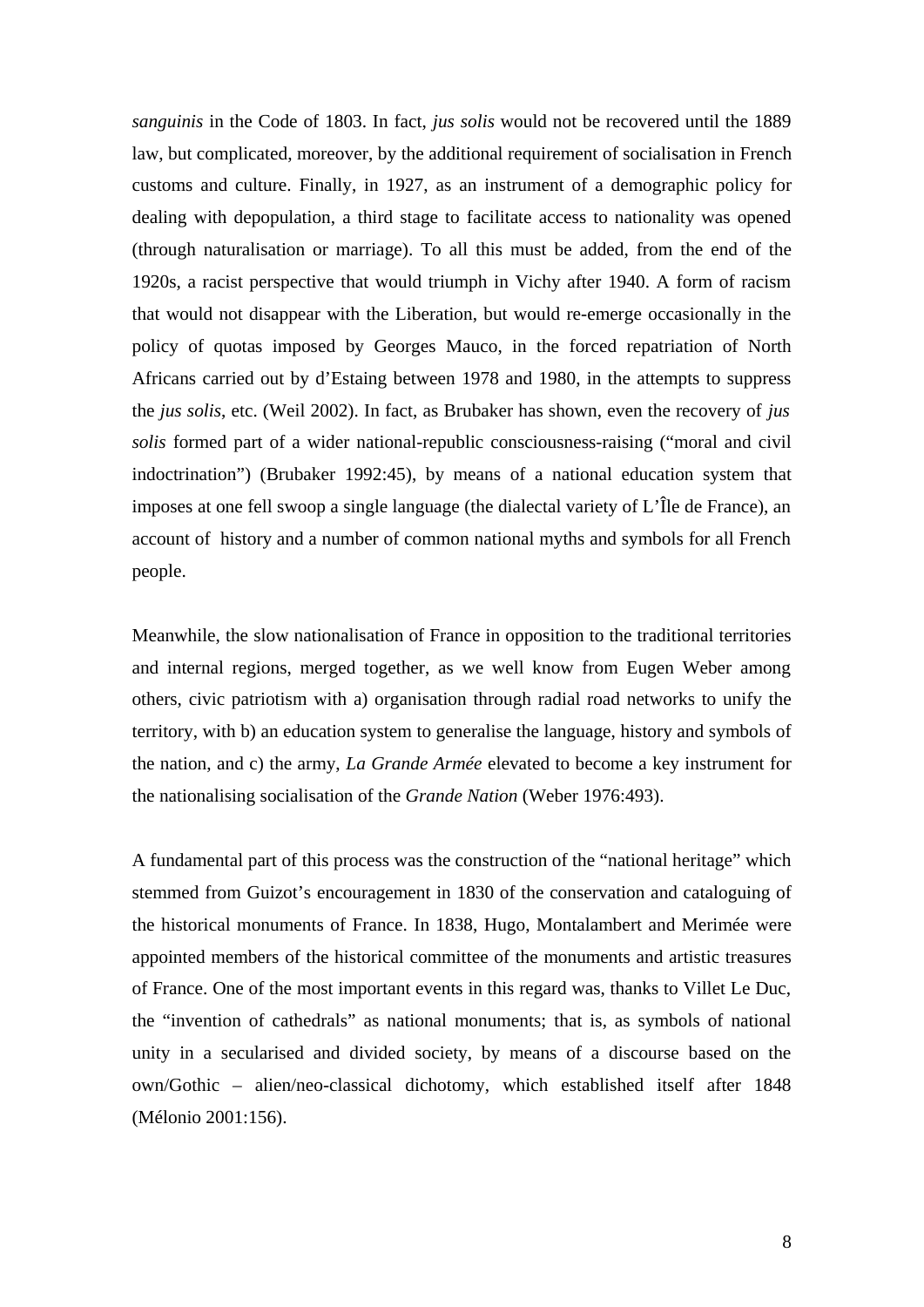It is not, therefore, necessary to wait, as is usually the case, for the nationalisation of France during the Third Republic, for the trauma of the 1871 defeat, for the appearance of the "nationalist" party towards the end of the century (Birnbaum 1993:88), for Maurice Barrés' famous article in *Le Figaro* in 1892, which introduced the term "nationalist" (Girardot 1966:221), in order to detect, from the beginning of the Revolution, a process of the progressive incorporation into the republican programme of a strictly nationalist content (values, narratives, myths and symbols of a common ancestry, mission and destiny). On the contrary, one can discern how, from an early stage, a peculiar attempt to equate the universal with the particular gradually establishes itself: the history of France with universal history, human rights with the "rights of man and the citizen. Put another way, a growing synthesis of the abstract universal with the specific universal. If, on the one hand, the Revolution was against tradition, the need to complete the abstract skeleton of principles with flesh and blood, following the mobilisation there was a growing recovery of history, the myth of the Golden Age, of a common ancestry, of the glorious tradition of a language and culture with universal value (Nora 1986).

This is the ideological national-republican formula that, in essence, existed at the time of the July Monarchy and the Restoration, Armand Carrel and the "the nationals". It is possible to read in the pages of *Le National* this singular synthesis of the republic and the French nation, citizenship of rights, on the one hand, and *chauvinisme cocardier* and militaristic humanitarian messianism, on the other. These themes were later reformulated, although they already appear in Quinet (Herder's translator, incidentally), after the 1848 Revolution: France's destiny illuminates, at that time, a new providential universal "Mission", which would no longer be the *Code Civil* and the Enlightenment, but the liberation of oppressed nationalities.

But at the same time the ethnification of the republican concept is reinforced: the right to self-determination slowly ceases to be the property of the "peoples" understood as the citizenry, in order to become the right of oppressed nations, which possessed a particular culture, language, history, etc. which forged their collective identity. In relation to this, a highly significant event is the progressive semantic replacement of the term "Nation" by that of "nationalité" in the 1840s, because it confirms the weakening of the universalist and cosmopolitan concept of the homeland at the end of a long road.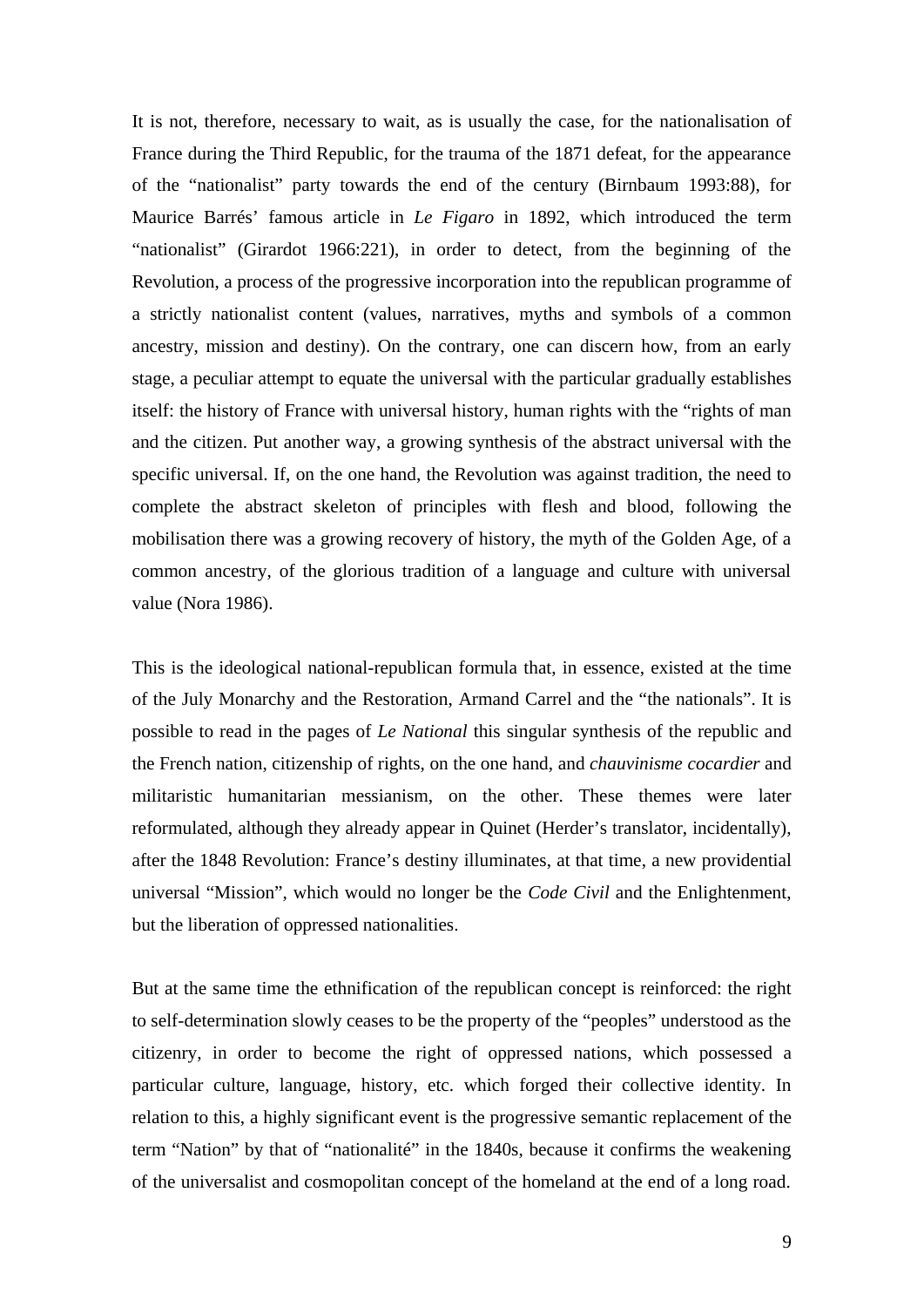In synthesis: the long journey from 1) *national sovereignty*, where the nation is an abstract entity of reason, for the sole purpose of imputation of sovereignty and the foundation of censual suffrage (1791); to 2) *popular sovereignty*, or the nation understood as a specific population of citizens, although semiotically representing itself, in peculiar synecdoche, by the Jacobin vanguard, by the virtuous minority (1793) (Máiz 2007); 3) to the *sovereignty of the nation*, but now as a unanimous and homogeneous community of destiny, endowed with a universal civilising and colonial mission; 4) to the ethnic-cultural *French nation*, with its specific language, history, traditions, myths and symbols, at the heart of a conflicting friend and enemy logic, now external (England, Germany), now internal (Jews).

It was from 1870 onwards, however, during the war with Germany and the subsequent loss of Alsace Lorraine, that the ethnification and nationalisation of French political thought became properly established. This would ultimately have a significant effect on republican ideology itself: such as the drift from *opportuniste* republicanism, to Littré's *Republique conservatrice*, including Gambetta's *République transactionnelle* (Nicolet 1982).

All this took place during the "German crisis of French thought" which makes cultural nationalism of a German nature compatible with political, intellectual (Momssen, Strauss) and military confrontation with Germany (Digeon 1959), blurring once again the myth of the ethnic-civic dichotomy. For this reason it is necessary to look behind the supposed transparency of the civic narrative, the ambiguities and the internal tension that exist following the statements which, at first sight, seem to have an unequivocally strong political accent of a territorial and liberal nature: "What distinguishes nations is not race or language … but a community of ideas, interests, affections, and hopes. … Race and language are history and the past … what is current and alive are will, ideas, interests, affections" (Fustel de Coulanges 1870, in Girardet 1966: 213).

Above all we must pay attention to the traditional "voluntarist" reading of Renan. In effect, with the famous phrase from his lecture in the Sorbonne in 1882: "The existence of a nation is (if you forgive the metaphor) a continual plebiscite" (Renan 1947 I:904), one can deduce a whole supposedly "voluntarist" and "civic" conception of the nation. Thus, the confirming element par excellence of the nation would be the freely expressed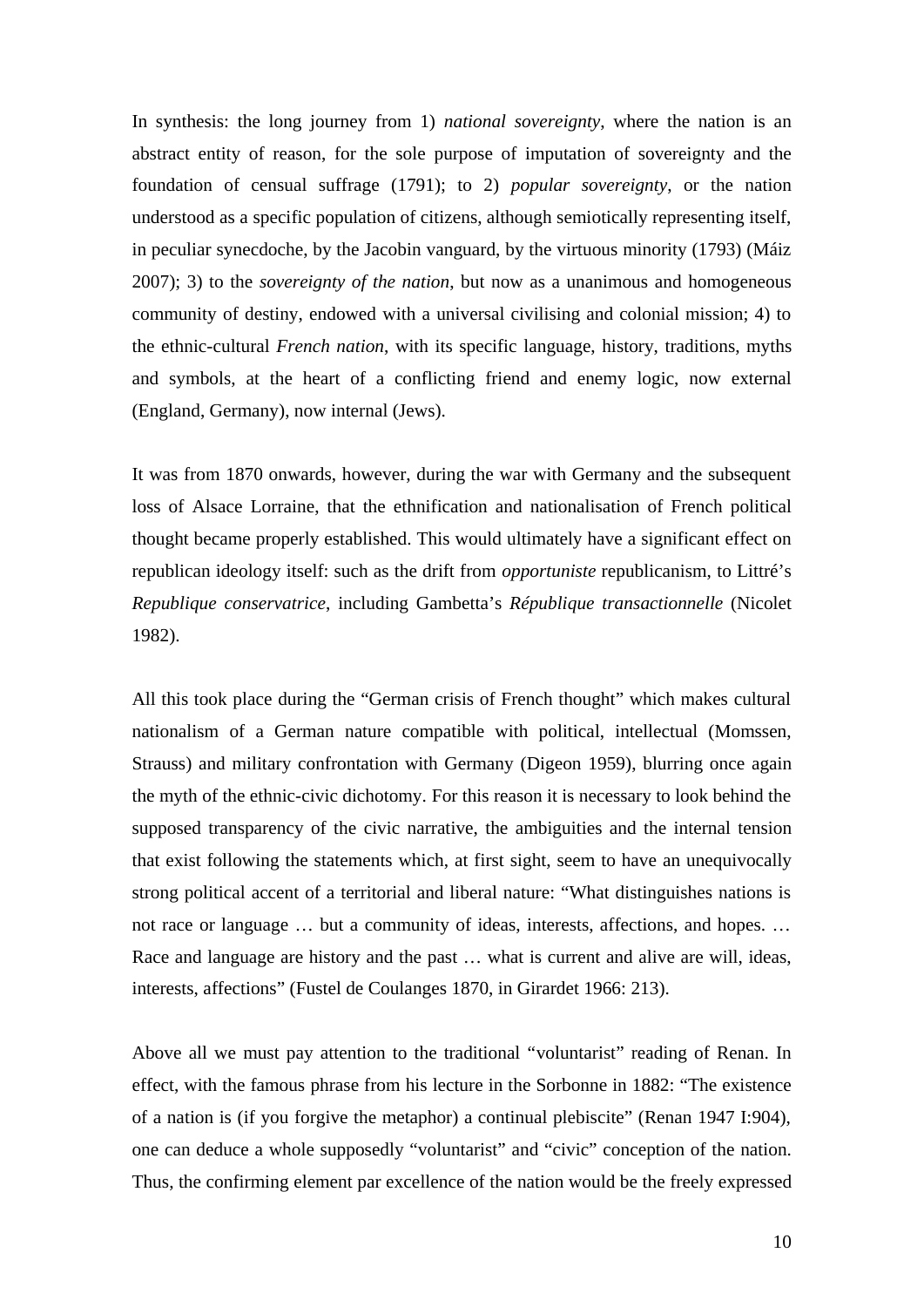consent of the citizens. However, if one looks a little more closely, his position is far from being as unequivocal and political as many have tried to make it (Finkielkraut 1987).

Above all, his idea of the nation should be contextualised at the heart of a body of work that, from *L'Avenir de la Science*, including *Philosophie de l'histoire contemporaine*, to *La Réforme intellectuelle et morale de la France*, its explicit objective, despite its deceptive anti-clericalism, is a critique of the entire legacy of the Enlightenment and the Revolution. Thus, in *La Réforme*…, the critique of materialism and "French democracy" is extended to a demand for the late-feudal principle of "hierarchy" (Renan (1859) 1947 I:29-68) and a historical determinism with Herderian roots. Despite the undeniable subsequent evolution of his thought as a result of the Franco-German conflict, Renan never accepted the legacy of the Enlightenment and the Revolution (Sternhell 1983: XXVII).

This provides a number of keys to why, first of all, there are many instances in his work of uses of the concept of nation which are a long way from the democratic and plebiscitary voluntarism that is attributed to him. Thus, for example, in a text of 1871, *La Réforme intellectuelle et morale de la France*, one can read "A nation is not the mere addition of the individuals that it comprises; it is a soul, a consciousness, a person, a living result" (Renan 1947 I:361). This "soul of the nation", however, cannot survive on its own, but requires the help of a "college" that is officially responsible for ensuring this. Without this institutional support, our author continues, cemented by a single will, "like the dream of our democrats", that is, as the mere "national reason of the people" it will become, in a highly graphic description, a perishable house of sand (*une maison de sable*). In order to maintain the time-line that links the living with the dead the nation must be institutionalised, not forgetting that, unlike what is usually attributed to him "the current will of the nation, the plebiscite, even when it is seriously implemented, is not sufficient". The alternative leaves little room for doubt with regard to the our author's conservative liberalism. As is demonstrated by his rejection of the "majorité numerique" and universal suffrage, any trace of the Republic and the nation that rose up against the King has disappeared: "A dynasty is the best institution to achieve this" (Renan 1947:375). The relationship between the traditional dynastic institutions and the nation becomes so fundamental for the existence of the nation because the dynasty, in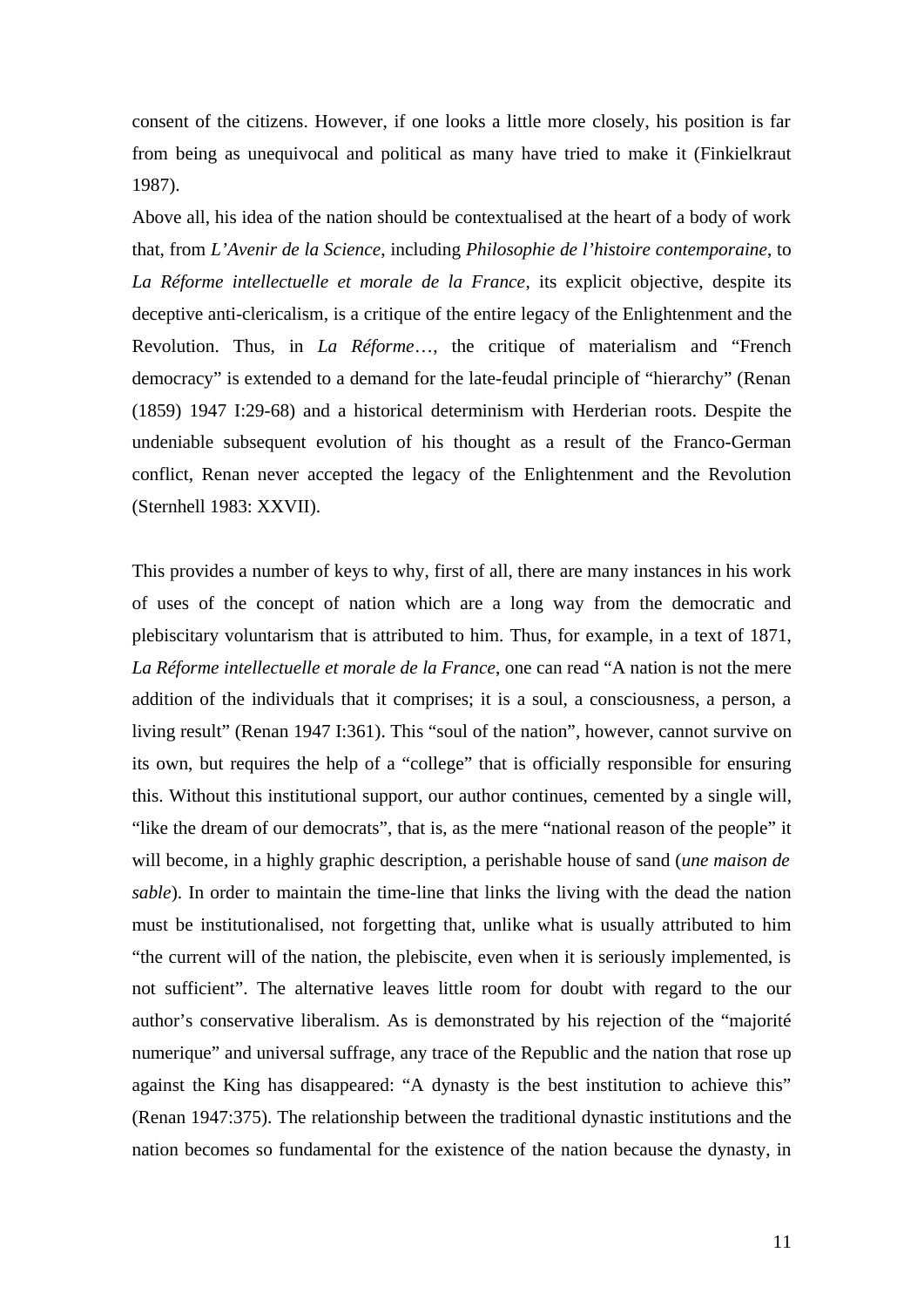some way, precedes and is superior to the nation. In fact, it was the dynasty that produced the nation: "*le roi a fait la nation"* (Renan 1947 I:380).

Secondly, even in *Qu'est-ce qu'une nation?* the political-voluntarist conception is the result, above all, of the historical circumstances of Germany's annexation of Alsace Lorraine and the "objective" (linguistic, ethnic) arguments used to justify it by German intellectuals. Moreover, this is heavily nuanced by the surprising presence of elements coming from the very same ethnic, Germanic, tradition, which had, in principle, been rejected by the voluntarist, civic concept. The idea is put forward here, for example, that "A nation is a soul, a spiritual principle" (Renan 1947 I:903). In fact, for Renan, there are not one but two elements that confer nationalising charisma: 1) the past, history "the common possession of a rich legacy of memories (*d'un riche legs de souvenirs*); that is, "a heroic past, great men, glory … here lies the social capital on which the national idea is based" (Renan 1947 I:904); and 2) consent, the explicit desire of co-nationals to live together.

Politics is clearly insufficient for Renan; common interests are not enough: "a *Zollverein* is not a homeland" (Renan 1947 I:902); unexpectedly, the "complications of history" are also required. History as a narrative; that is, the "history" of past glories created explicitly as a national mythical story as opposed to history as a science, which often dilutes and clouds the singularity of the homeland: "Oblivion, even historical error, are an essential factor in the creation of a nation. That is why the progress of historical studies is often a danger for nationality" (Renan 1947 I:891). Moreover, one should not disregard the culturalising essentialism that lies behind the argument of 1882. How, if he is unable to fully realise the omnipresence in his reasoning of history, tradition, the common ancestry; in short, the undivided legacy on which the nation is built: *(l'heritage qu'on a reçu indivis*) ? (Renan 1947 I:904)

The critique, in this particular text, of race as a nationalising factor, and its terrible result, the "zoological wars" (Renan 1947:456), should not lead to the oblivion of its substantive racism: "the absence of healthy ideas about the inequality of races may lead to total decadence," he states in *Dialogues Philosophiques* (Renan 1947 I:591). Also his militant anti-Semitism – "la race sémitique représente une combination inférieure de la nature humane" (Renan 1947 VIII:144), which is evident in works like *Histoire*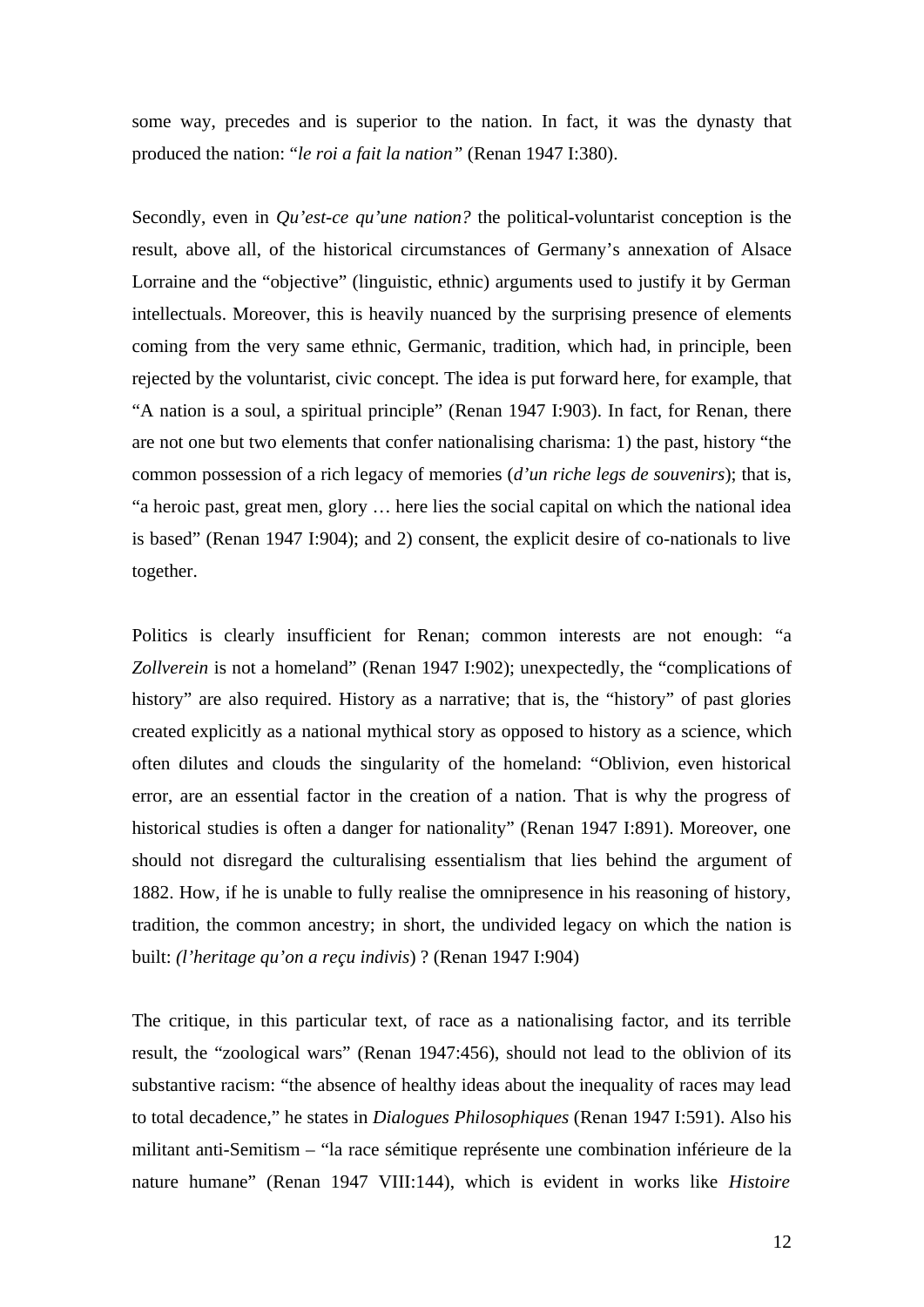*générale et système comparé des langues sémitiques*. Both elements would have an enormous influence on anti-Semitism (Jules Soury, Édouard Drumont) and on subsequent French nationalism (Barrès).

Let us concentrate now on the supporters of the Republic. The figure of Leon Gambetta is perhaps the one which best illustrates the nationalisation process of republicanism. This is because, in the 1870s, the leader of the republican party not only reasserts the French nation, but also reformulates nationalism to suit the realities of the present, by contrasting the stereotypical "France Glorieuse" with the victim mentality of "la France vaincue et humiliée".

In short, what needs to be highlighted in the nationalisation process of French republicanism after 1870 - throughout the 3rd Republic - is the fact that, without initially renouncing revolutionary patriotism and the republican heritage of the Revolution, or at least not completely, the concept of the French nation undergoes a definitive shift towards the mythical-symbolic sphere, at the same time as the initial liberal-voluntarist articulation is diluted, through the following movements:

- Growing accidentalism of the forms of government: progressive diluting of the founding antagonism between monarchy and republic.

- Reinforcement of French particularism (reserrement) and ethnification of the concept of nation – the idea of "race" in Thierry and Taine, "history" in Renan (*souvenirs*), influence of Darwinism and positivism – at the same time as the appearance of a nationalism of the European retreat in the face of the universalism and civilising expansion of the Revolution and the Empire. It could be exemplified as the shift from the "révolutionner l'Europe" (Sieyès) to "mon patriotisme est en France" (Clemenceau). - State education will be clearly conceived as the fundamental nationalising institution. Thus, a nationalist pedagogy goes beyond mere civic education (history, geography, imposition of the French national language over the *patois*, cultivation of national values, etc). The Ferry law of 1882 synthesises all this with its explicit statement of "the wish to found a national education system" (Ferry 1996:109).

- Dissemination of a new synthesis between the idea of *Justice* or liberal-democratic ideal (a unitary and indivisible republic) and an idea of *Common Good* based on the new hegemonic social classes (the traditional bourgeois moral values: discipline, work, saving, *chauvinisme*, etc. raised to "national values").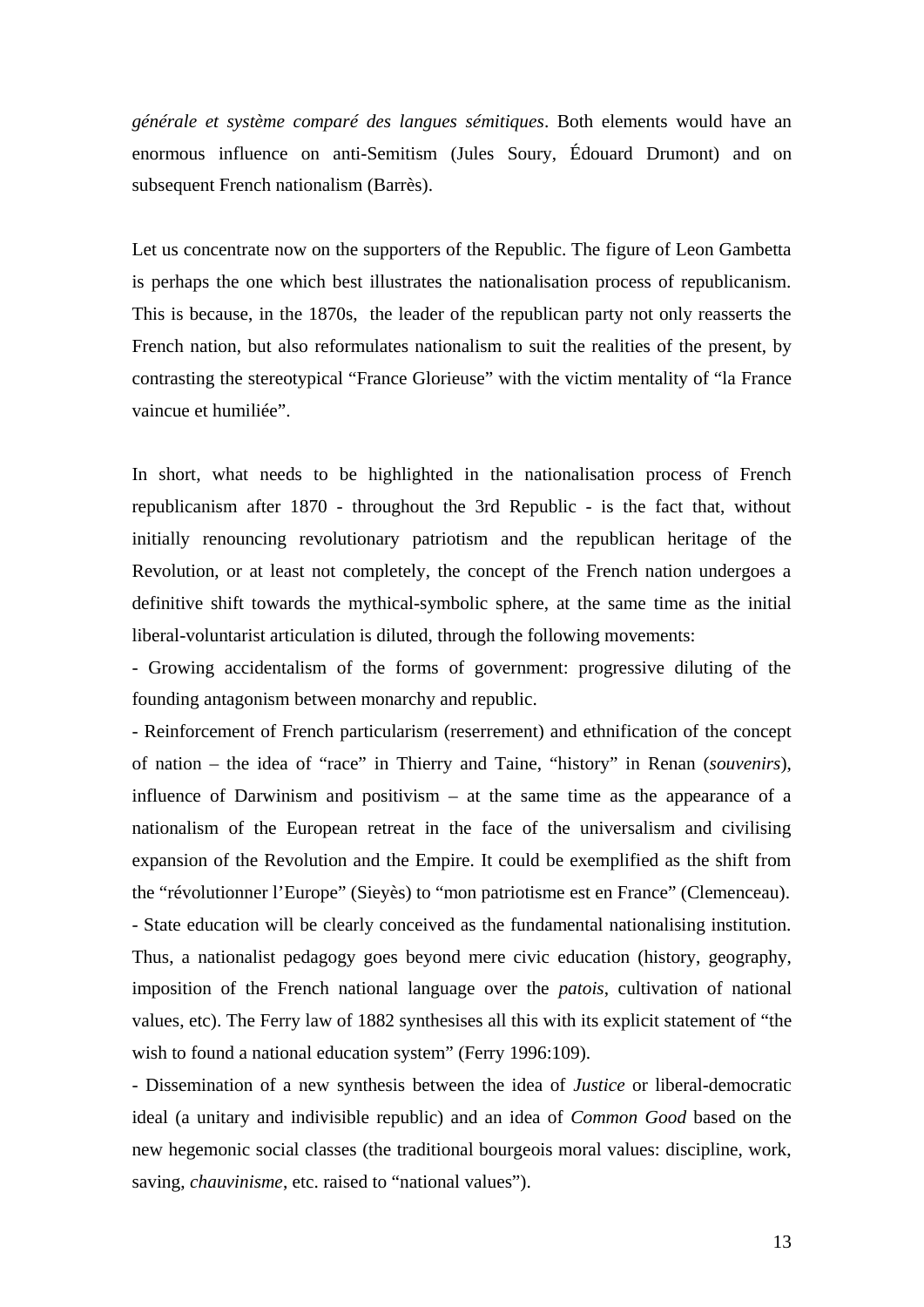- Reinforcement of militarism, not only by means of the key role of the army at the heart of the state, but also with the partial militarization of the national education system (the "school battalions" of 1882). It should not be forgotten, in this regard, that in 1882 Jules Ferry ordered the distribution of 20,000 copies of the *Soldiers' Songs* to schools. The books of Paul Déroulède, an admirer and vulgariser of Renan, founder of the Ligues des Patriotes – *De l'éducation militaire* (1882) or the *La Défense Nationale*  (1883) – demonstrate the extreme dilution of republican patriotism in the search for a "strong regime", but without renouncing universal suffrage yet (Winnock 1982:293). What appears here, beyond the militarization of the education system, is a whole idea of the nation; a new, united France founded on military virtues, the values of sacrifice and discipline, worship of the leader, support for coups d'état. The slogan "Pour la patrie, par le livre et par l'epée" of the education *Leagues* perfectly synthesises the new form of nationalism that was developing.

- Colonialism: hand in hand with the European retreat before Germany (which would firmly establish the nationalism of "la revanche"), came a new impetus for colonialism in Africa and Asia: France receives a new "Mission", the "civilisation of inferior races" in Ferry's words when extending the French education law to include Algeria.

Definitive prominence of "la Nation" in contrast to "the Republic". As the early republicanism and secularism had previously cleared the way, and as neither God nor the monarch are able to obstruct the new direction, the Nation emerges as the destination community, as a collective being generated by "solidarité nationale". From this stems the new synthesis of the *Republican Nation* as "cultural, spiritual and moral Unity", as stated in 1872 by Jules Barni's *Manuel Republicain* (Barni 1992). Or, put another way, the French Republic now reformulated, in a very significant way, as a "moral person", as "la plus haute expression de l'esprit humain", in the words of Gambetta during his famous speech at Annecy (1872).

Finally, towards the end of the century, starting with *Boulangisme*, "protestation nationale" (1888) and the "parti national" (1888-1889), including what occurred before and after the Dreyfus Affaire, until the *Action Française*, the Nationalism of the "nationalists" would take a step towards the predominance of mythical-symbolic factors and a clearly organicist bias of the idea of the nation, even in some cases anti-Semitic and authoritarian, which would end up eroding republicanism once and for all (Tombs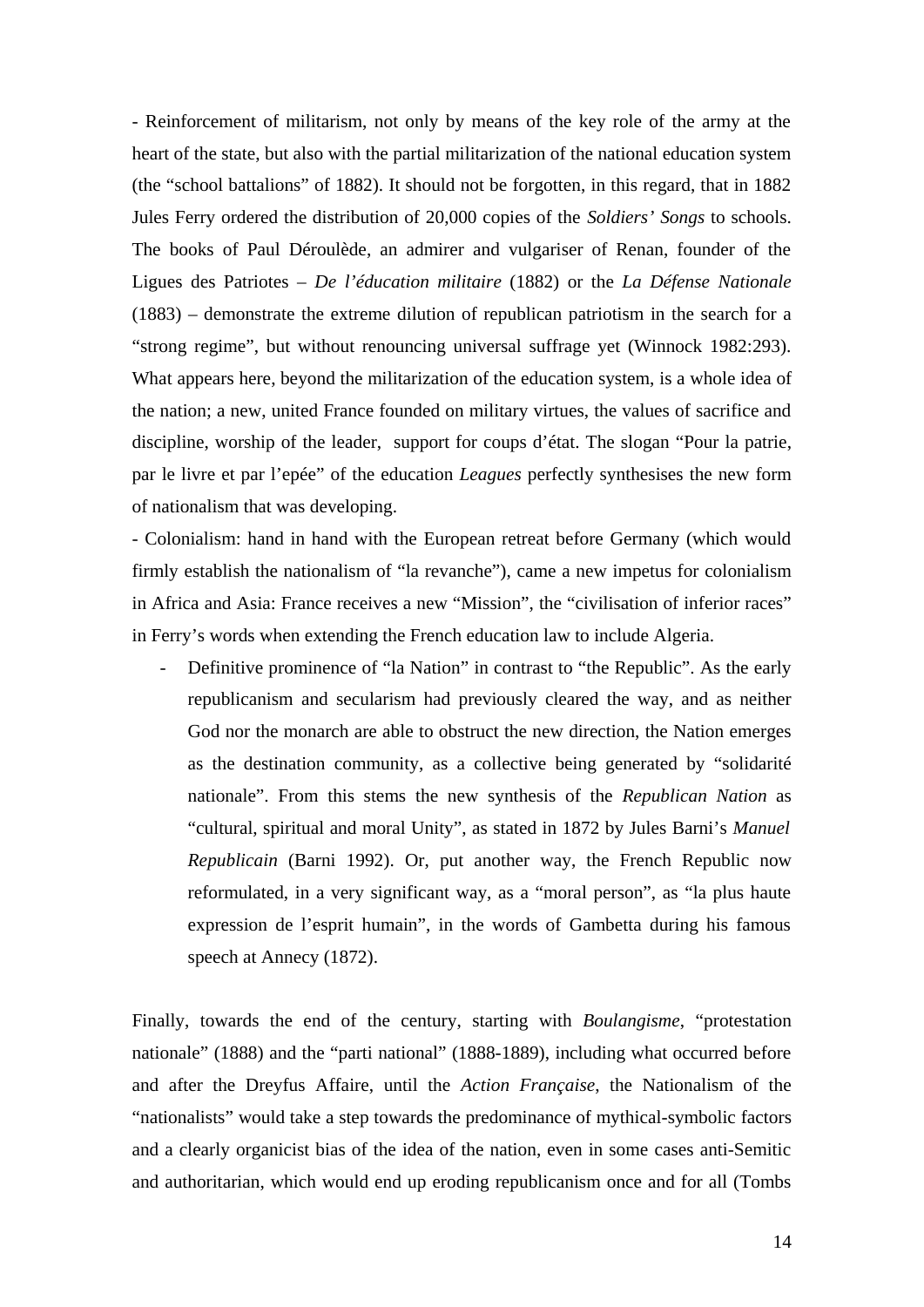1991). It should be stressed, however, that only Maurras, with the formulation of "nationalisme intégrale", would make a definitive break with the republican regime, declaring democracy itself "anti-national": neither Barrès nor Péguy would nominally renounce the Republic.

It is worth highlighting the following elements of the new national-republican synthesis:

- Absolutization of French cultural uniformism (communitarian essentialism): "une chaire et un cimetière" (Barrès) as fundamental factors of the nation.

- Culturalist and biological racism, depending on the case, based on Drumont's anti-Semitism, *La France Juive* (1886), and the historical anti-Semitism (in its anti-capitalist version) of the republican and socialist left, which would make even Jaurés hesitate (Birnbaum 1993).

- Catholic reaction, recovery of religion as a national trait (Péguy) and diffusion of the Jeanne d'Arc myth (La France Catholique) vs. Marianne (the republic) and from that, once more, regarding Jews as internal enemies (the Other) of France.

- Reinforcement of militarism (Barrès' "La République armée") and revenge nationalism against Germany as the historical enemy (Maurras' "La révanche reine de France").

- Change from *jus sanguinis* to *jus solis*, although corrected by a key factor: the necessary socialisation required by the 1989 law, concession of nationality to secondgeneration immigrants to prevent foreigners who had been resident for a long time from being excluded from military service. In the words of the Conseil Constitutionnel in 1993, the *jus solis* "is not a fundamental principle of the Republic", and would be introduced quite late (1889) and "pour répondre notamment aux exigentes de la conscription". And, moreover, it was a form of *jus solis* conceived as a unifying instrument and to block the creation of ethnic-cultural minorities at the heart of France (Brubaker 1992:105), an ethnic-cultural complement of the centralism of the "République une et indivisible" and, as a result, with clearly racist features: the law would only apply in Algeria, despite the fact that it was a wholly French territory, to Europeans of the *Hexagone* and not the indigenous Algerians (Weil 2002:61).

- Predominance of openly ethnic Nationalism: the past, myths of a common ancestry, the narrative of palingenesis, discourse of decadence and resurrection ("la terre et les morts" Barrès).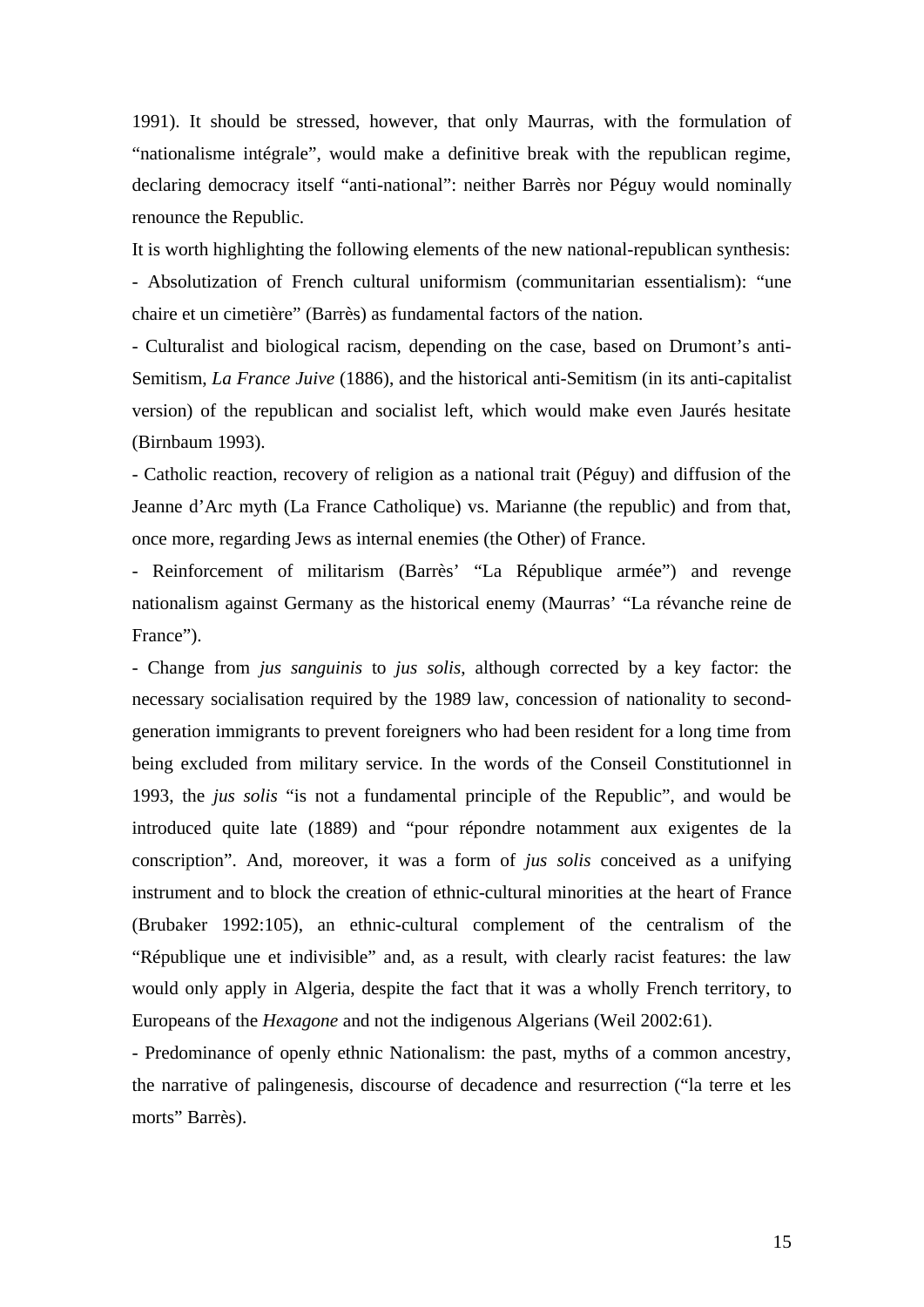- Juridical-political construction of the figure of the "foreigner" (Noiriel 1988): colonialism and assimilationism as two aspects of the same process of the fusion of citizenship/nationality.

- It should be stressed, however, that there were important differences between Barrès' and Maurras' ideas of the nation and previous French nationalism, both in its republican and counter-revolutionary versions. Barrès, in fact, retains an large component of traditionalism which, along the road that takes him from Renan to Taine, leads him not only to deplore modernity, democracy, and parliamentarianism, but to yearn for the old France, its traditions – "je me baigne dans la tradition française", he wrote in his *Cahiers* (IV 67)- and its values (order, hierarchy, honour). In the exceptional trilogy of the *Roman de l'energie nationale* (1897-1902) we find a superb synthesis of the past components of his nationalism: 1) the decontextualisation of French tradition and history as the principal evil that modernity causes in its rootless young protagonists ("étrangeres à nos habitudes traditionelles"). The loss of roots of these "déracinés" young people, of the umbilical link with regional and national reality, is presented as a genuine loss of the meaning of life, of personal alienation ("un jeune isolé de sa nation ne vaut guère plus qu'un mot detaché d'un texte" (Barrès 1994 I:1109). 2) The cause of all this is a French political and education system imbued with rationalist abstraction, derived from the triumph of disastrous enlightened philosophy, exemplified in *Les déracinés* in the character of Boutiller, a reflection of the Kantian professor of philosophy Burdeau. With this education system, the bourgeois state produces a denationalised France, "dissociée et descerebrée" (Barrèrs 1994 I:616); 3) This universalism of reason leads to the illusion of cosmopolitanism, to "se passer de la patrie", to the falsity of the "citoyens de l'humanité", of the "affranchis"; 4) The loss of the nation is articulated by the open rejection of the liberal state, of individual rights, of constitutional guarantees and, above all, by an omnipresent anti-parliamentarianism ("le parlamentarisme n'est qu'un systéme de chantage") (Barrès 1994 I:1075).

But, on the other hand, Barrès' radical nationalism indicates a way to "refaire la substance nationale entamée" (Barrès 1994 I: 620), which markedly breaks away from French counter-revolutionary traditionalism: 1) above all because its anti-Cartesianism and comprehensive critique of the Enlightenment extends into open irrationalism, antiintellectualism, and support for the unconscious and instinct; 2) which, in turn, leads to partisan thought, to the rejection of objective and universal values, to particularism, to the chauvinist bias of moral and political judgement; 3) the nation becomes nature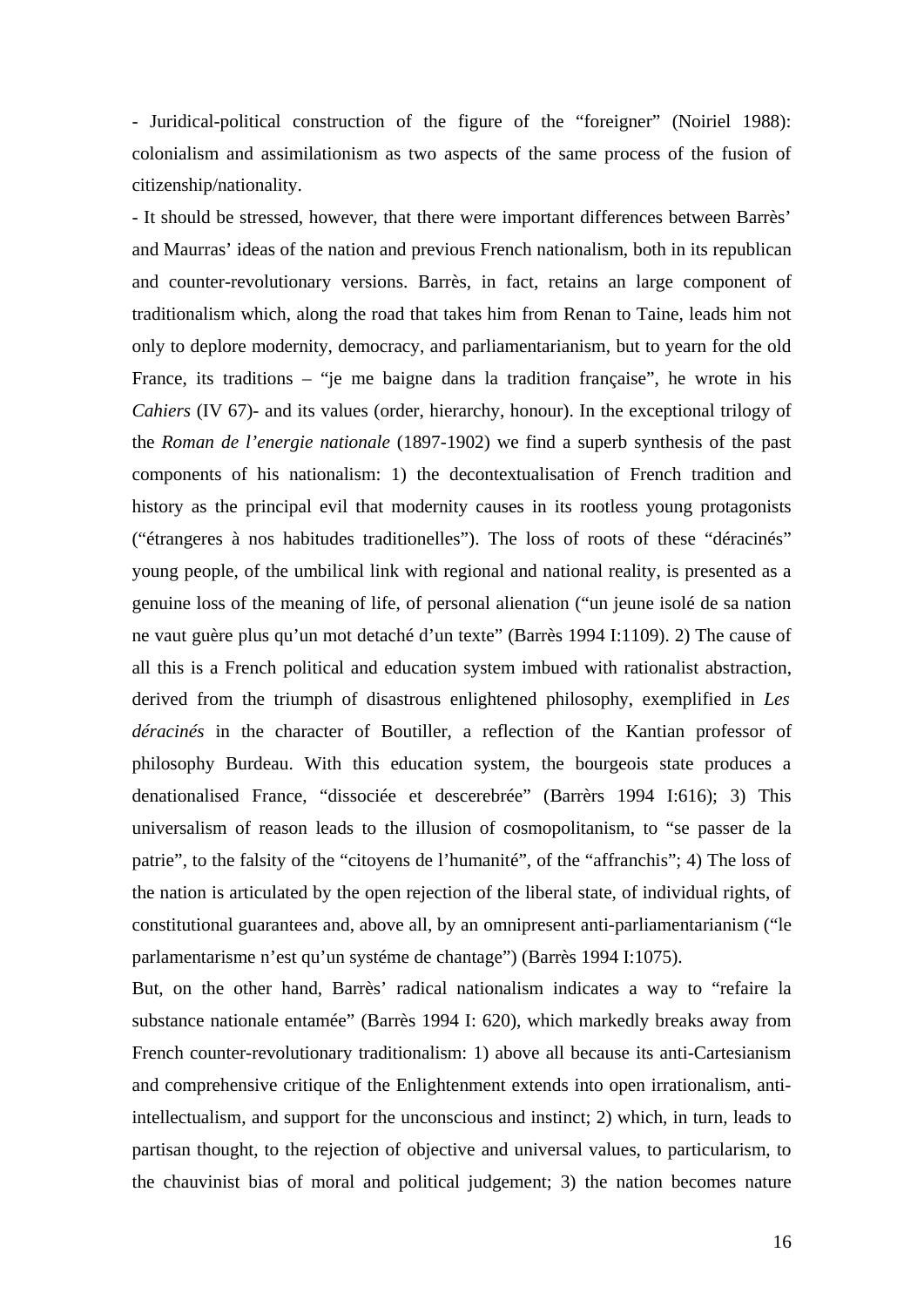which imposes itself on the individual, in the irresistible determinism of "une nation de chaire et d'os", in anti-voluntarism based on the mythical-historical legacy of "la terre et les morts"; 4) having rejected the class struggle, the question of the nationalist discourse turns determinedly towards populism; 5) the repertoire of action leads to the spontaneity of the masses, which expresses "national energy", revolt, street-fighting against the established order: ("le plaisir instinctif d'être dans un troupeau", he wrote in *Mes cahiers* I 1929:39); 6) the theme of the removal of heterogeneity from the heart of the people and xenophobia emerge ("reagir contre les étrangers qui nous envahissent"), which overflows into open racism and anti-Semitism; 7) radical anti-Protestantism and agnostic and instrumental Catholicism towards nationalism, conceived strategically as "l'expression de notre sang".

Maurras' "integral nationalism" shares a number of the postulates mentioned above. Among other features common to anti-Protestantism, we might mention antiindividualism, anti-Semitism, xenophobia, and anti-parliamentarianism. But there are also marked differences between the two. Of course, Barrès' refusal to condemn the Republic and the Revolution as an indivisible and unavoidable heritage of the history of France is a long way from the recovery of the Monarchy and the explicit condemnation of the French Revolution espoused by Maurras and the ideology of *Action Française*. But we must look more deeply into the roots of this disagreement, as they are highly revealing of the ideas of nationhood and nationalism that are at stake.

Of special interest is the scope of the equivocal Maurrasian postulate: "Politique d'abord". On the one hand, Maurras breaks with the counter-revolutionary postulates of De Maistre and Bonald, not with regard to the political supremacy of religion but, and above all, because it overcomes the substantial alien nature of the very idea of nation typical of counter-revolutionary thinking, for which the very concept of Nation synthesised the entire legacy of the Revolution. But this break does not mean that Maurras opts for an authoritarian form of political voluntarism in his concept of the nation, neither can he be considered a precursor of fascism. Above all, his integral nationalism is aimed against the key synthesis of the French Revolution: reason and will. But he does this using rationalist philosophy, which is diametrically opposed to that of Barrès, as a starting point in order to rob the revolution of the monopoly of reason and thus justify the idea of the nation with a certain kind of modernity that is not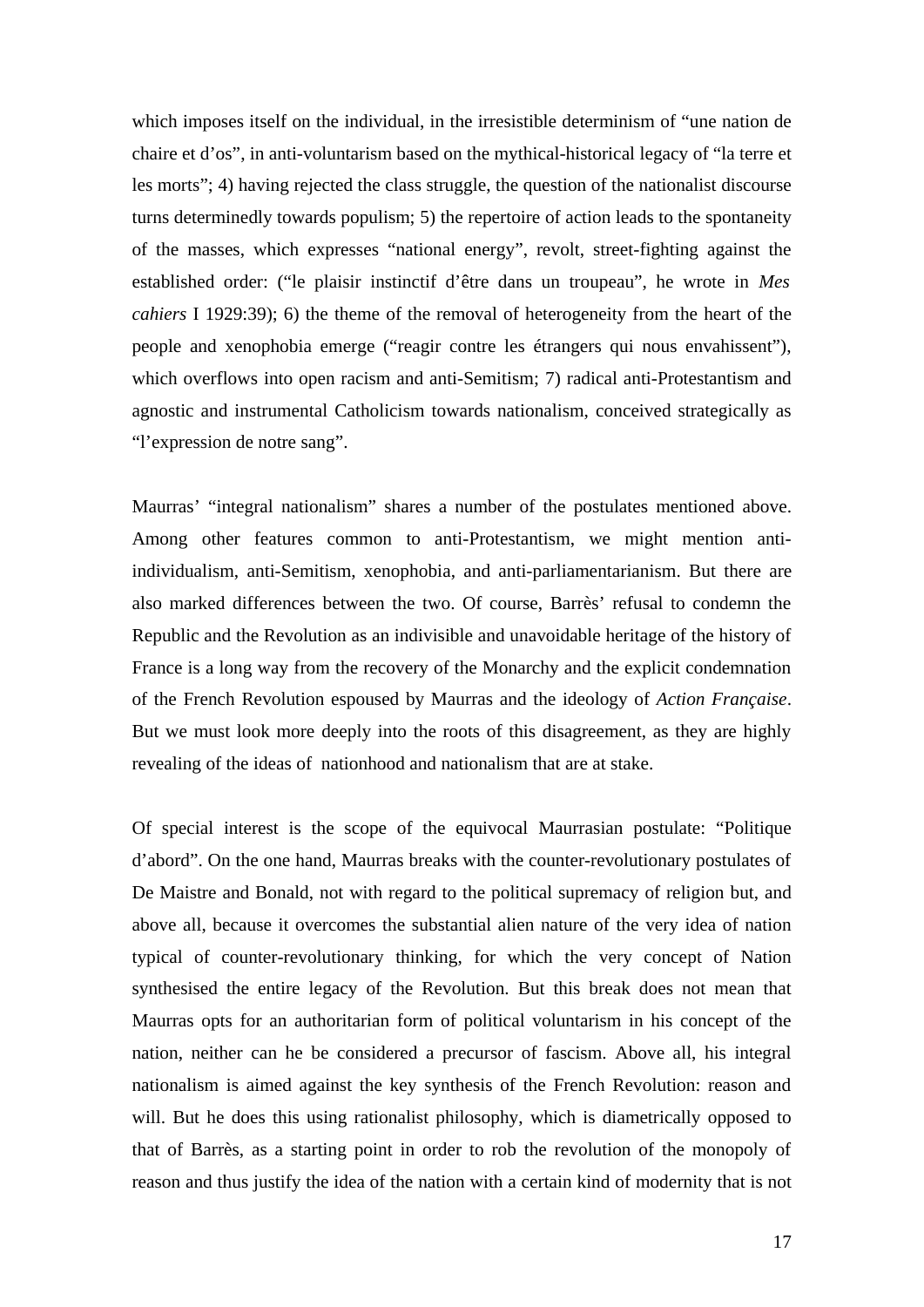unrelated to the world of science. But, on the other hand, it is decidedly anti-voluntarist. In fact, "Politique d'abord" has nothing to do with the ontological primacy of politics, that is, of decision, of the artificial versus the natural, but quite the contrary: "politique la première, la première dans l'ordre du temps, nullement dans l'ordre de la dignité" (Maurras 1972:172). That is, against revolutionary ideology, the immutable being, the nature of things should prevail over the duty of being and the nation as the unanimous organic totality should prevail over the individual and his will. The Maurrasian nation differs from the republican nation in that the latter was based on "l'impieté vers ce qui est".

For this reason, despite the fact that in the *Enquête sur la monarquie* Maurras introduces the concept of "revolution conservatrice", does not hesitate to advocate coups d'état, postulates the determined and energetic action of a vanguard that imposes monarchy on the masses, etc., he fails to take the final step towards total rupture with conservatism's and counter-revolutionary traditionalism's idea of the nation, nor does he accept a reading of the national dimension based on artificialist voluntarism. Maurras' integral nationalism is heading down this road but does not go very far. Thus, for example, in the novel *Dilemme de Marc Sangnier* he defends "l'absou l'inmouable" of "l'être français", shades of Maistre or Le Play, by returning to the same ontology that advocates an immutable order of the French nation around the hereditary, traditional, anti-parliamentarian and decentralised monarchy. All this is expressed through a form of discourse that weaves a semantic web of oppositions that reflect the servitude of tradition in integral nationalism, at the same time as its great originality: nature/artifice, nation/state, monarchy/republic, Catholicism/Protestantism, Provence/Paris, Mediterranean/Atlantic, centralisation/local liberties, vanguard/masses, coup d'état/democratic elections, etc.

The real break in French nationalism, which is hardly hinted at in the work of Barrès and Maurras, would occur with fascist nationalism, the anti-nationalist radical nationalism of the revolutionary right: Georges Valois, Thierry Maulnier, Pierre Drieu La Rochelle, Robert Brasillach, etc. Only with these authors will the "besoin d'action" and a *decisionist* concept of the nation evolve towards an extreme, antidemocratic and violent "voluntarism". Thus, paradoxically, at the end of a long road which started with the revolutionary concept of the nation in Sieyès – a road that saw the gradual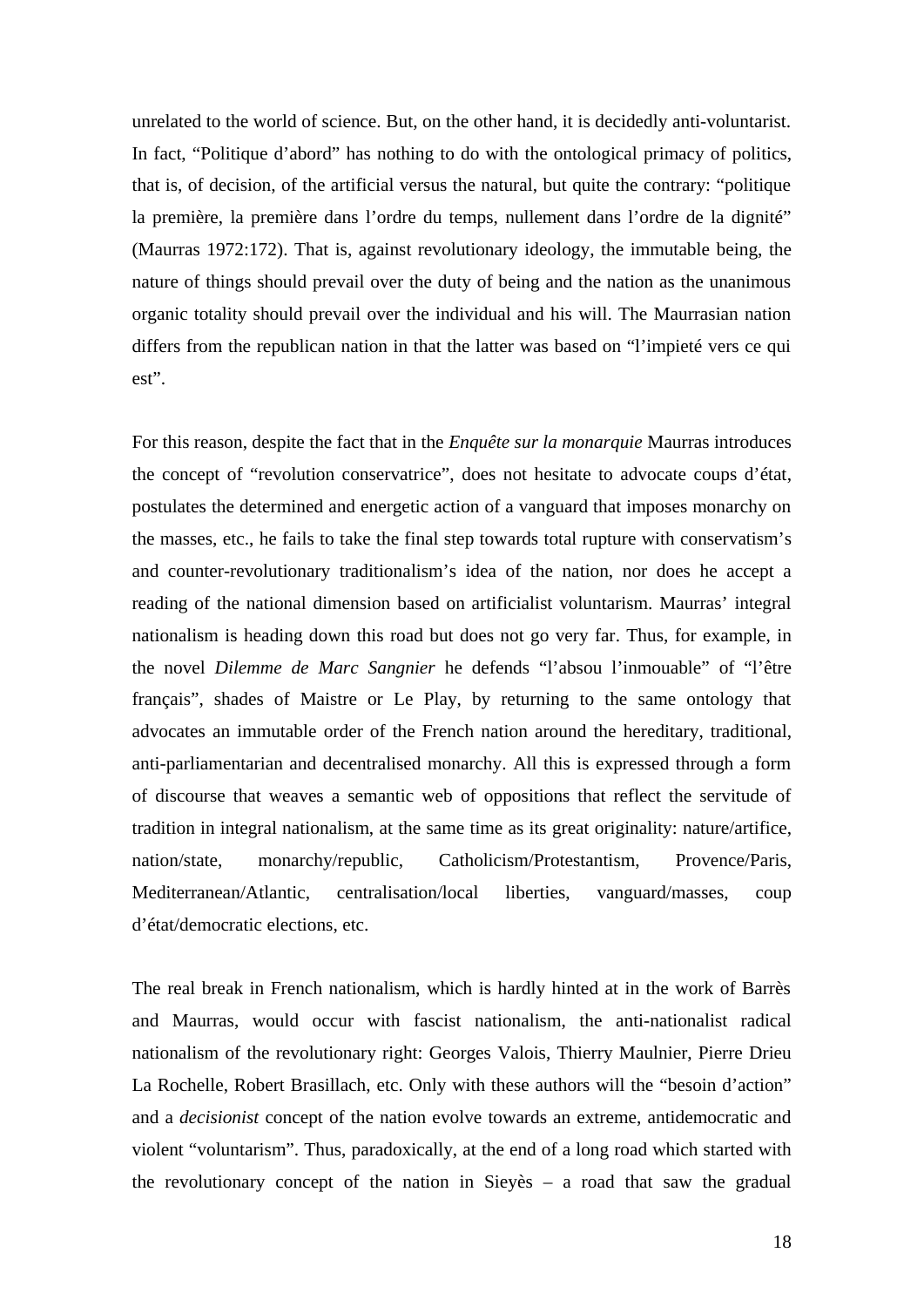ethnification of the republican concept of nation until the final expulsion of all forms of republicanism – the only French voluntarist and political concept of the nation would be that of a decisionist, anti-republican, authoritarian and fascist form of nationalism (see below the Historical map of Ideas of Nationhoood in France). Leaving the very interesting controversy regarding the existence and features of French fascism (Lévy 1981, Miltza 1987, Winnock 2004, Dobry 2003), let us now turn to the highly illustrative cases of Maulnier and Drieu La Rochelle in relation to the issues that interest us here.

Thierry Maulnier, despite being highly influenced at first by Barrès, formulates a different version of "néo-nationalisme français" in which the traditionalist articulation of the nation gives way to a revolutionary, voluntarist, agonistic, authoritarian and violent vision. A kind of neo-nationalism that, representing a clear break with previous French nationalisms, regards itself as "anti-nationalist" as is revealed by the title of his most important work *Au delà du nationalisme*.

Above all, Maulnier's nationalism completely abandons all links with the past or Arcadian dreams of returning to the traditional France: "the nation no longer lies in the current state of things but in the will to change them" (Maulnier 1938:230). For him, nationalism consists, above all, in an "action politique créatrice" which, faced with tradition and restoration, proposes the creation of a new order through which the community of the nation recovers the possibility of deciding its own destiny and triumphing in a "new synthesis of the antagonisms that tear it apart. The nation can only be rebuilt through a liberating metamorphosis" (Maulnier 1938:227). It is important to highlight this synthesis of the palingenetic myth of decadence and resurrection, and the radical novelty of the new world of the nation which springs from revolutionary action. In this way, nationalist *will* and revolutionary *will* come together in the act of historical creation of the nation: "la seule voie politique du nationalisme est la voie révolutionnaire", "une revolution ne peut être que nationale", etc. (Maulnier 1938:226). Hence the strategic political objective of neo-nationalism: "to interest the nation in the revolution in an organic way, as it is the only one that can carry it out; and to interest the nation in the revolution, as it is the only thing that can save it" (Maulnier 1938:249).

Only in this decisionist context of national political mobilisation is it possible to comprehend his undisguised admiration for some aspects of Marxism: "théorie grosière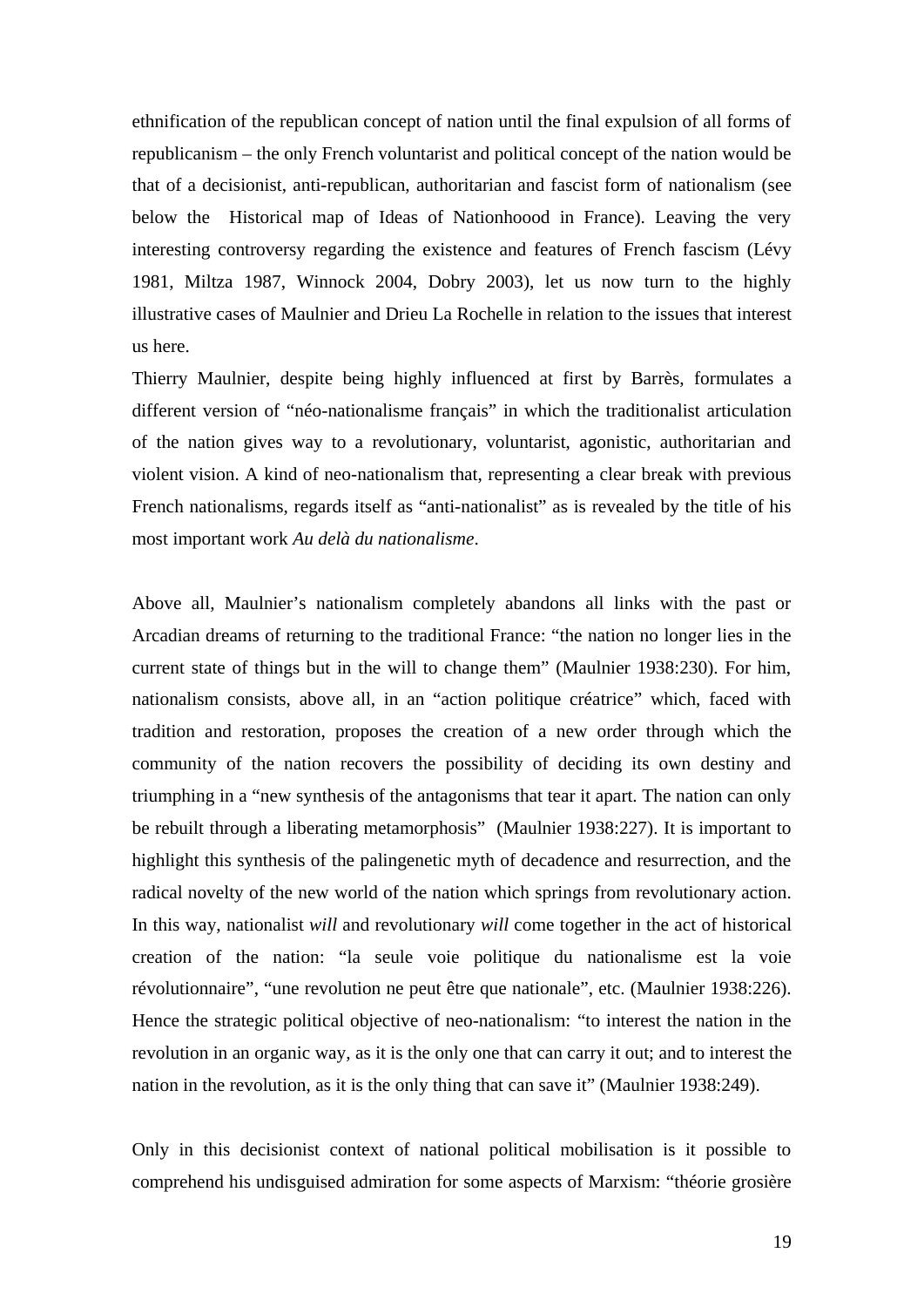de l'histoire et la societé, mais théorie géniale de l'action revolutionnaire" (Maulnier 1938:232). However, this does not prevent the prediction that the era of class struggle must end in order to foreground the new nationalist driving force of history, which is: "l'infrastructure organique ou biologique des communautés humaines" (Maulnier 1938:198). However, the "revolution nationale" which is advocated does not harbour any dream of France as a reconciled community, but is based on an agonistic idea of the nation as an "equilibre féconde d'antagonismes": "Revolutionary and totalitarian action, as the embodiment of supreme efficacy, only attains (aboutit) a valuable political creation insofar as it constructs a national structure based on natural antagonisms" (Maulnier 1938:239).

But it is in the prolific literary and political work of Pierre Drieu La Rochelle that *antinationalist neo-nationlism* reaches its highest levels of authoritarian modernism, voluntarism, anti-traditionalism, revolution, and purifying and nihilistic violence. A form of radical nationalism which is, in all other respects, explicitly directed against those who, like Maurras, have not learnt the terrible lesson of the century: "un monarchiste n'est jamais un moderne: il n'a point la brutalité, le simplisme barbare d'un moderne" (Sterhnell 1978: 285).

Both in his essays *Socialisme fasciste* (1934), *Chronique Politique* (1943) etc. and in his novels, above all the extraordinary *Gilles* (1939), we find the most extreme expression of this kind of revolutionary and anti-nationalist French nationalism: "le nationalisme est perimée" (Drieu 1939:56). In Drieu's work the absolute imperative of French national unity, a lyrical vision of the regenerated and purified nation as opposed to the decadence and rottenness of liberal modernity – "une conception spirituelle, esthétique de la nation" (Drieu 1934:221) – links up with the principal themes of contemporary fascism: "Ce parti ne peut être que national et socialiste" (1934:96). Thus, among others, we could mention: the cult of youth and the new; justification of violence, cult of the body and physical strength – the contrast of "la fiertè du corps", of "le bon athlete" with the bourgeois "intellectuel ventripotent" (Drieu 1943:45); the foregrounding of revolutionary spontaneity ("les forces spontanées de la vie, de la santé, du sang" (Drieu 1943:50); contempt of material well-being and rejection of the mediocrity of bourgeois values of the *Revêuse bourgeoisie* (Drieu 1937:89): profit, obsession with money, usefulness, tedium… which are contrasted with the heroic values of action against the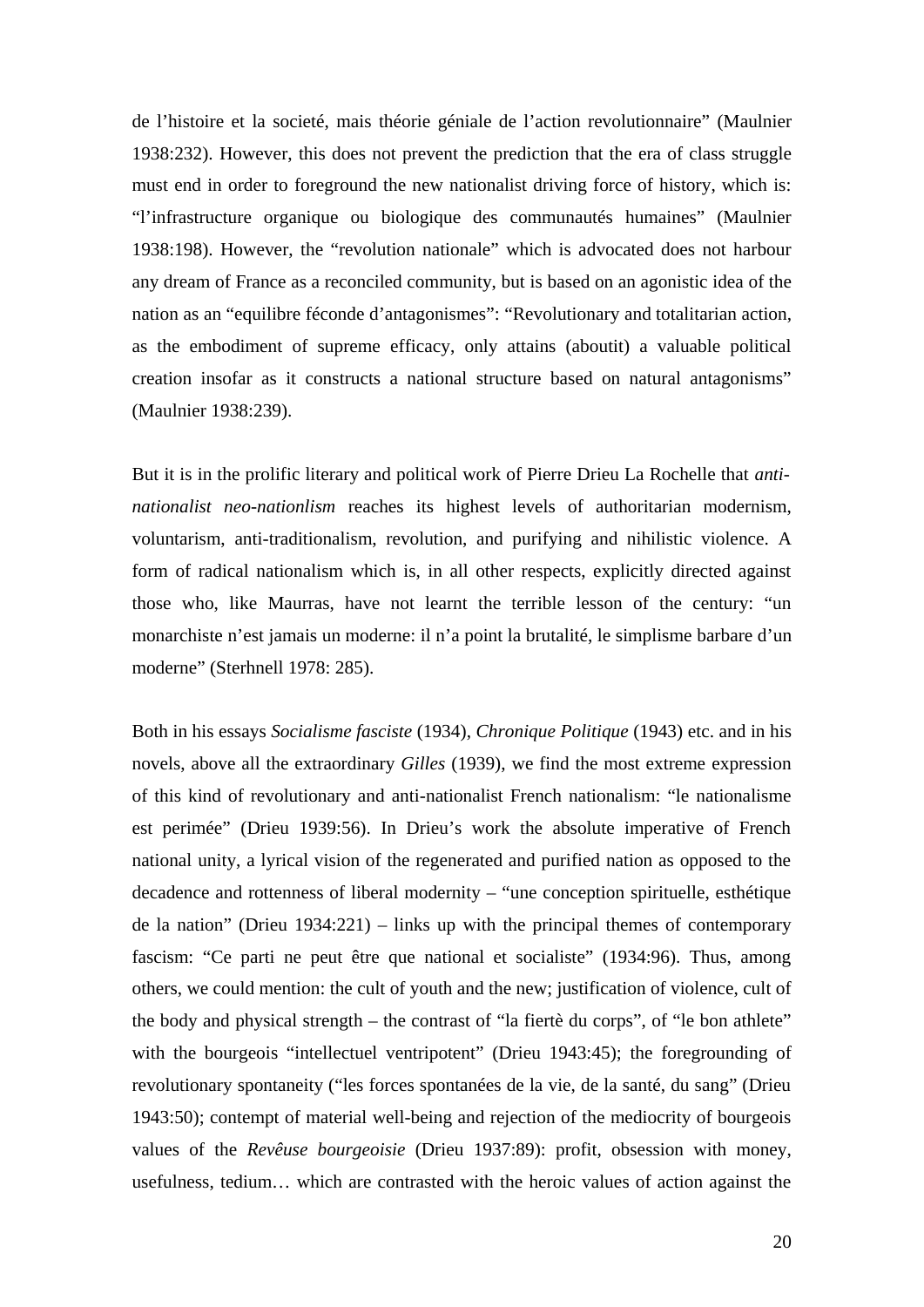established order, and "une disposition au sacrifice, une volonté de combat" (Drieu 1934:202); support for war ("La Guerre c'est ma patrie") (Drieu 1939:75), and as a consequence, for the archetype of the "guerrier" in contrast to the "clerc"; antagonistic proximity to Marxism (je n'en veux pas moins comme les marxistes détruire la société actuelle, constituir une force de combat…" (Drieu 1939:521), and admiration of Lenin and his "politique au lieu de commandement"; an obvious irrationalism and taste for instinct and the aesthetic of the myth, directly straight against "une conception intellectualiste et rationaliste de la vie qui est tout à fait perimée" (Drieu 1934:53), bearing in mind that "La rationalisme c'est l'agonie de la raison" (Drieu 1939:560); overcoming class struggle through nationalist populism: "renverser la dictature francmaçonne par une coalition de jeunes bourgeois et jeunes ouvriers" (Drieu 1939:421); not forgetting, finally, anti-Semitism and racism, based not on theories of race, but on the enemy within, the complete opposite of the nation: "je ne peux pas supporter les juifs parce qu'ils sont par excellence le monde moderne" (Drieu 1939:112).

As a result of this long evolution, throughout the  $19<sup>th</sup>$  century and the first half of the  $20<sup>th</sup>$ , and despite important differences that cannot be overlooked, France accumulated a penetrating sediment of organicism in the concept of the nation that would cement a hidden consensus which, from the beginning of the 1914-1918 war onwards, would partially affect both the right and the left and would project its implicit interpretative norms of the nation and the republic over contemporary France. Even among the most ardent defenders of republicanism and peace between nations such as Jaurés, Allemane, Hervé, Vaillant, etc. one can discern the footprint not only of civic patriotism, but also of this nationalist ethnification of republicanism. The words of Jean Jaurés in *L'armée Nouvelle* of 1911 show how far this process had gone: "The homeland is not exclusively founded on economic categories … it possesses much greater organic depth and much greater idealistic height. Its roots go deep into human life itself and, in a manner of speaking, into the physiology of man" (Jaurés 2001:326).

We find a indissoluble ethnic-civic discourse that articulates cultural and linguistic absolutism, anti-particularist centralism and Unitarianism, historical narrative of military and civilising *Grandeur* and, finally, designation of the "other", the immigrant,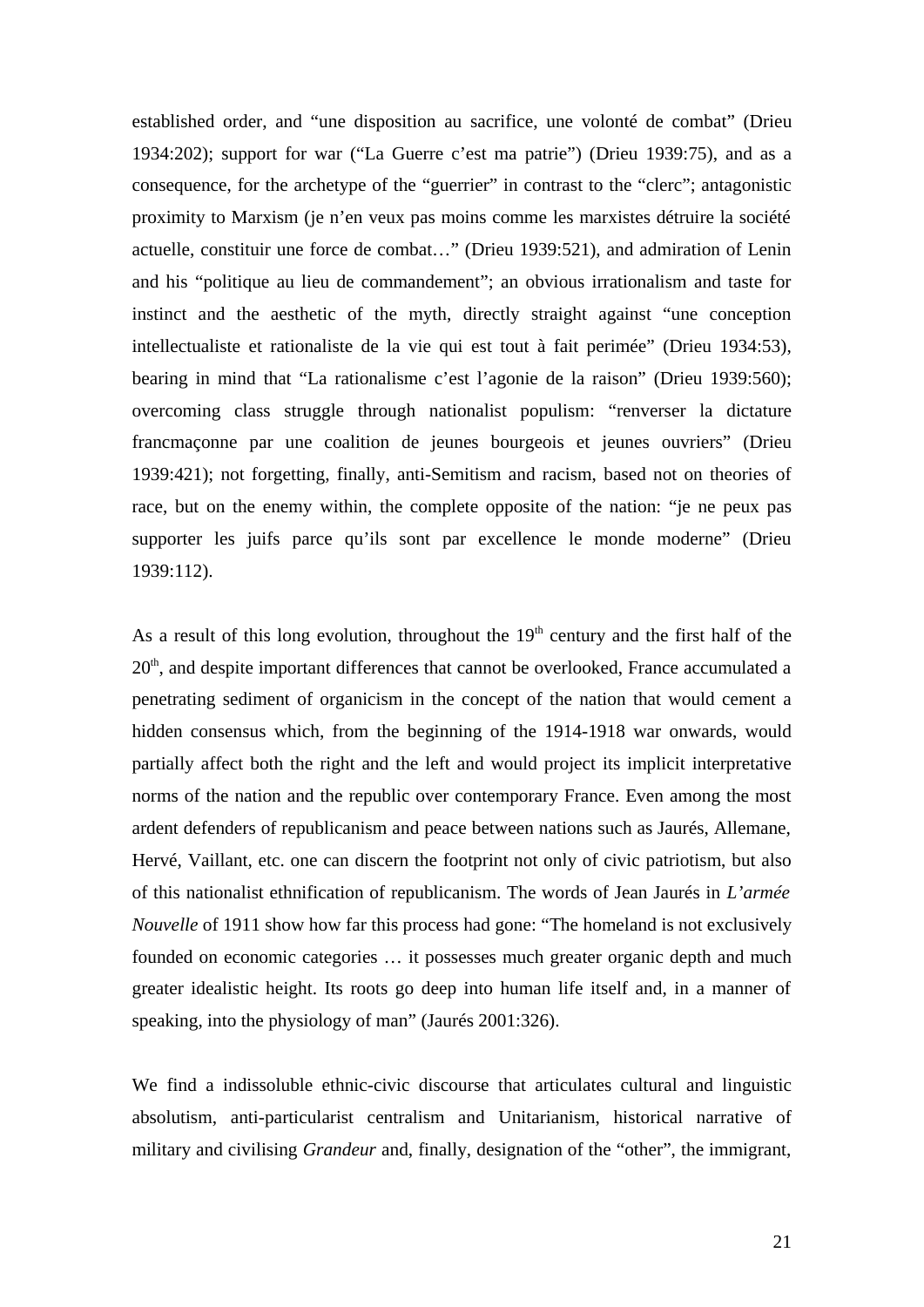as culturally alien and inferior, although there are two alternatives: republican and assimilationist, on the one hand, and "nationalist" and exclusive, on the other.

It is quite significant that the work of Mauco *Les étrangers en France*, the first study of immigration in France, by an author with decisive influence in the public policies of immigration during the Vichy period and the early years following the Liberation (Weil 2002), does not establish a *biological* criterion for exclusion, one of racial purity, but of *cultural* superiority, when diagnosing the dangers that immigration represents, as the carrier of "the contrary of reason and sense of finesse characteristic of the French people" (Mauco 1932:557). Hence the, sometimes deceptive, cultural, not biological, factor, of this – in a strict sense – *raceless racism* and its criteria for exclusion: "the others" do not share, nor will ever be able to share completely, the same past, the same memories, the same culture. For this reason it is by no means accurate to talk about *jus solis* in the French republican tradition, but of *jus solis* plus assimilation (second generation immigrants). That is, the acquisition of nationality requires socialisation in French culture. In short, we are seeing the roots of a new equation: assimilation  $=$ naturalisation (Silverman 1992:32).

"Français de papier" was the expression of Action Française, "Être français: ça se mérite" is the slogan of Lepenism. That is, immigrants may be juridically naturalised, but would nevertheless remain alien to the French nation, that is, to its memories, narratives and symbols. But the republican criteria, adopted during the 3<sup>rd</sup> French Republic is that residence and work are not sufficient criteria for naturalisation, but that cultural assimilation is necessary through the two fundamental devices of nationalisation: state education and the army. Both of these state apparatuses have nationalising missions as transmitters of the history, myths, values and symbols of the nation, and although the latter loses importance after the 1914-18 war, the education system would continue until the present as the *lieu sacré* of the République. The idea that being educated in the society creates a national bond is the corollary of the republican conception that nationality is founded on socialisation: not on ethnic data, and not on a voluntary or contractual act either (Weil 1999:61).

Assimilationism and *jus solis* for the second generation of immigrants would remain as a republican constant – apart from during Vichy – from the 1889 law onwards,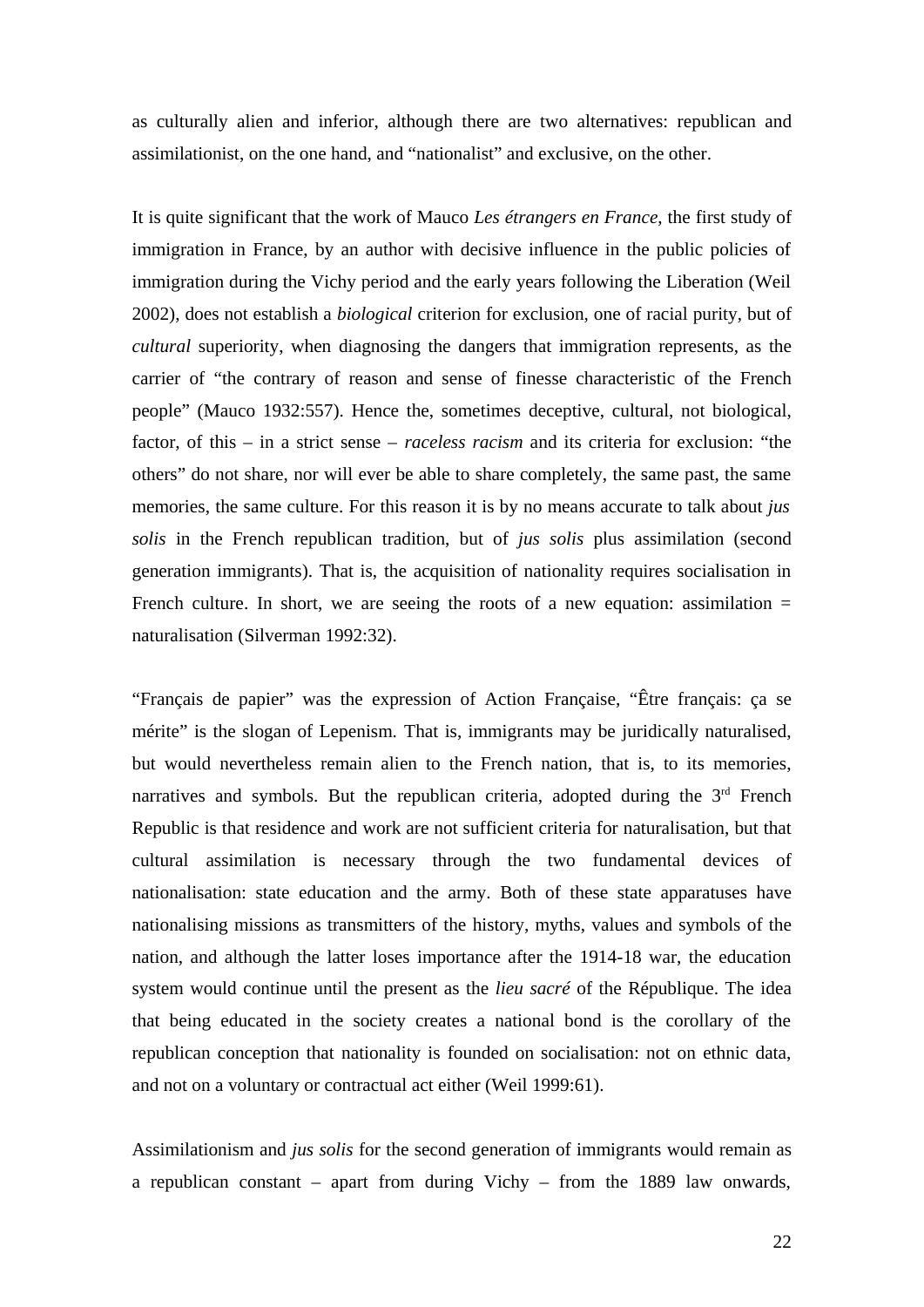surviving the successive reforms to broaden the citizenship law in 1927, 1945 and 1973, and the more restrictive 1993 law (Hargreaves 1995:161).

#### **2. Republicanism, nationalism and immigration in contemporary France.**

From the 1980s onwards, several political conflicts related with immigration had an impact on this historical legacy of the ethnic-cultural concept of nation hidden behind the seamless veil of the republic, which indissolubly links nationality and citizenship, and would reveal all the contradictions of the "civic" French model. It is worth remembering that in the 1980s there were a number of protests by young Algerian immigrants regarding the automatic concession of French citizenship, which some considered to be a violation of their Algerian identity. *Civic* inclusion thus became the ethno-cultural exclusive imposition of French nationality (Mangin 1981). But, moreover, it would soon be clear that, beneath the shiny surface of republican universalism of rights, in the shadows there lurked a nationalist particularism of cultural assimilationism.

Three successive debates took place with regard to this issue.

1) the debate regarding immigrants' right to *vote* (since 1981 and still unresolved);

2) the debate regarding *nationality* (from 1985 until the 1998 reform, which has established the principles of a) equality of access to nationality for resident foreigners and b) autonomy of explicitly stated will of belonging);

3) the debate regarding *secularism* (from the first *affaire du foulard* in 1989).

Here we will focus on the last of these, with occasional reference to the second when necessary, due to the links between the two. First of all, we should synthesise the fundamental factors of change, with regard to the immigration problem, which appeared in France during the 1980s (Brubaker 1992, Silverman 1992, Hargreaves 1995, Geddes 2003):

1) A previous element dates from earlier decades: immigration comes to be regarded as a structural rather than a temporal phenomenon. As a result, it is no longer tackled according to the current needs of the labour market, but is seen as a social and political problem, involving the issues of coexistence, public order and education (Noiriel 1988).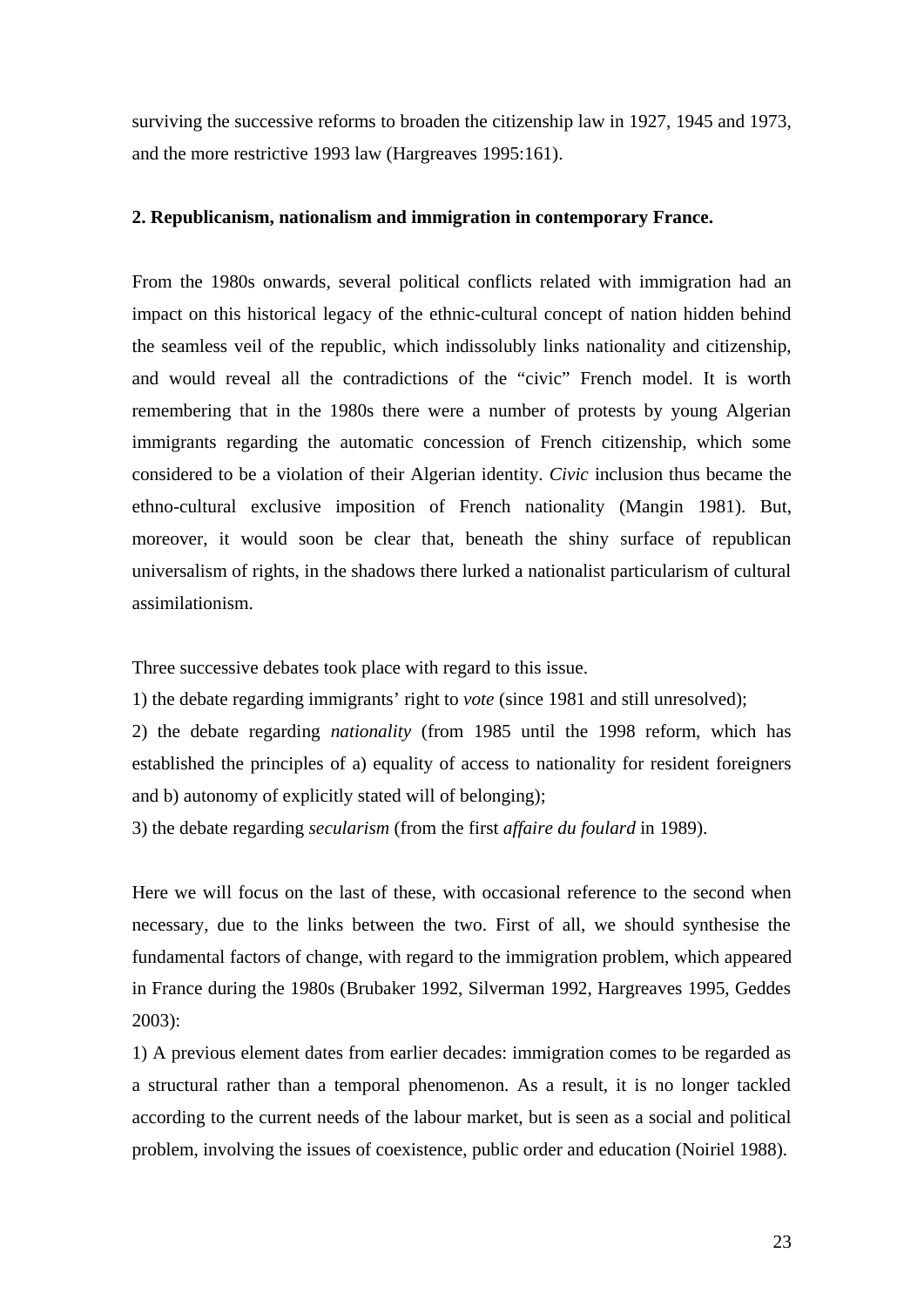2) The existence of a large population of North African immigrants (850,000 Algerians, 27,000 Moroccans, 150,000 Tunisians), many of them second-generation.

3) The realisation that Islam had become France's second religion, made official in the President of the Republic's speech of 17 December 2003 during the reception given for the report of the Stasi commission.

4) The growth of the National Front with its xenophobic and exclusionist programme, which was aimed directly at the eradication of *jus solis* and the expulsion of immigrants. 5) Rise of the left's discourse regarding multiculturalism and the right to be different, and tolerance of socialist policies with regard to immigration (specifically, those of Lionel Jospin, which were continued by Jack Lang).

6) Increase in social and political conflicts: terrible living conditions in the ghettoes, lack of safety in neighbourhoods inhabited by North Africans, as well as growing mobilisation and political protests by these sectors.

The debates would initially involve the nationality code, based on the *assimilationist jus solis* mentioned earlier, above all regarding articles 23 (which awarded French nationality at birth to third-generation immigrants) and 44 (which gave French nationality to second-generation immigrants born in France and resident in the country during the previous five years) (Geddes 2003:63, Weil 2002).

The debate arose both in the ranks of the republican right and those of the socialist republicans and not only affected the automatic nature of acquiring citizenship (which was finally eliminated in the 1998 reform) and the competition that immigrants represented for a labour market in crisis, but also the accusation that the republican political system as a whole, with regard to immigrants, was *insufficiently assimilationist*. In other words, an old *both ethnic and cultural nationalist* concern reemerged: that immigrants only became "Français de papier", without becoming, if not "Français de souche", at least "Français de coeur". Thus, following the attack on the French formulation of *jus solis* (residence + socialisation), another hidden dimension needed to be addressed: the questioning on the grounds of the assimilationist shortcomings of the current legislation and the policies of the socialist governments that tolerated the instrumental acquisition of French citizenship by immigrants who were not socialised in the national culture.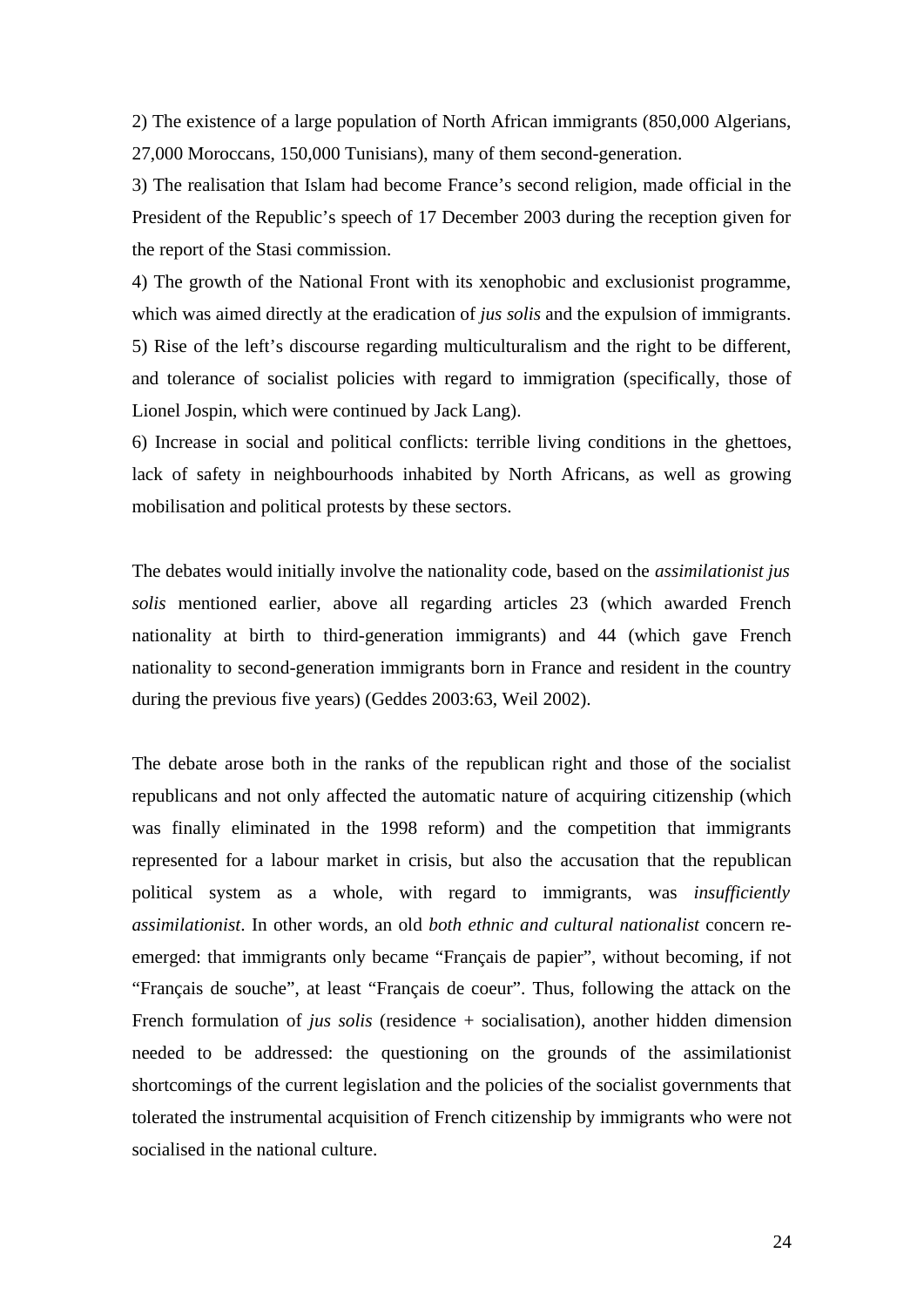One of the arguments was shared by a wide range of sectors, albeit with different nuances and articulations, in the 1980s. This was: 1) on the one hand, the assimilation institutions, mainly the education system, had ceased to fulfil, thanks to an angelical "prejudge post-colonialiste" (Kintzler 1996:106), its nationalising responsibilities and it was necessary to recover these functions, by means of re-secularisation, in opposition to the multiculturalist discourse (Laborde 2008); 2) on the other hand, the fundamentalist homogenisation of Islam was begun and it was conceived as a whole, explicitly and implicitly, to be alien to French culture and national values (Tribalat 2002) and, in consequence, as difficult to assimilate, which meant that it was necessary to be on the defensive with regard to the formation of Islamist community ghettoes.

The left's difficulties in all this debate sprang from the fact that, despite maintaining a clearly differentiated political position on other issues, the majority of its leaders share with those of the right the unquestioned core idea of a nationalist/assimilationist articulation of the republic, the "French model", which leads inexorably to the common ground of cultural monolithism and assimilation as pillars of citizenship. In other words, it is not only, nor even fundamentally, reasons of a liberal or republican nature that underlie the critique of difference and particularism by French republicanism. Rather it is reasons based on culturalist nationalism – "Le monde de gauche, secrètement national…" wrote Drieu La Rochelle with exceptional acuity in the 1930s (Drieu 1934:86) – that had gradually installed itself at the heart of republicanism, parasitizing "civic patriotism". The debate regarding the *affaire du foulard* would thus prove to be not only extraordinarily divisive within the republican left, but revealing of the untenability of its conception of "civic-nationalist" *soi-disant* nation.

In fact, despite the undeniable differences, it is of prime importance to recognise the common *nationalist assumptions* shared by most republicans, socialists or liberals, many of whom became, at the time, a kind of *enragés de la République* (Mounier 1999). Everyone from the "Socialism and Republic" group led by Jean Pierre Chevènement, intellectuals such as Regis Debray, Finkielkraut, Elisabeth Badinter, Alain Renaut, Catherine Kintzler and others, to highly authoritative figures with great political-institutional weight such as Dominique Schnapper. For all of them, the *superimposition of nationality and citizenship* led over and over again to a dual conflict of Republic/particularism and secularism/difference.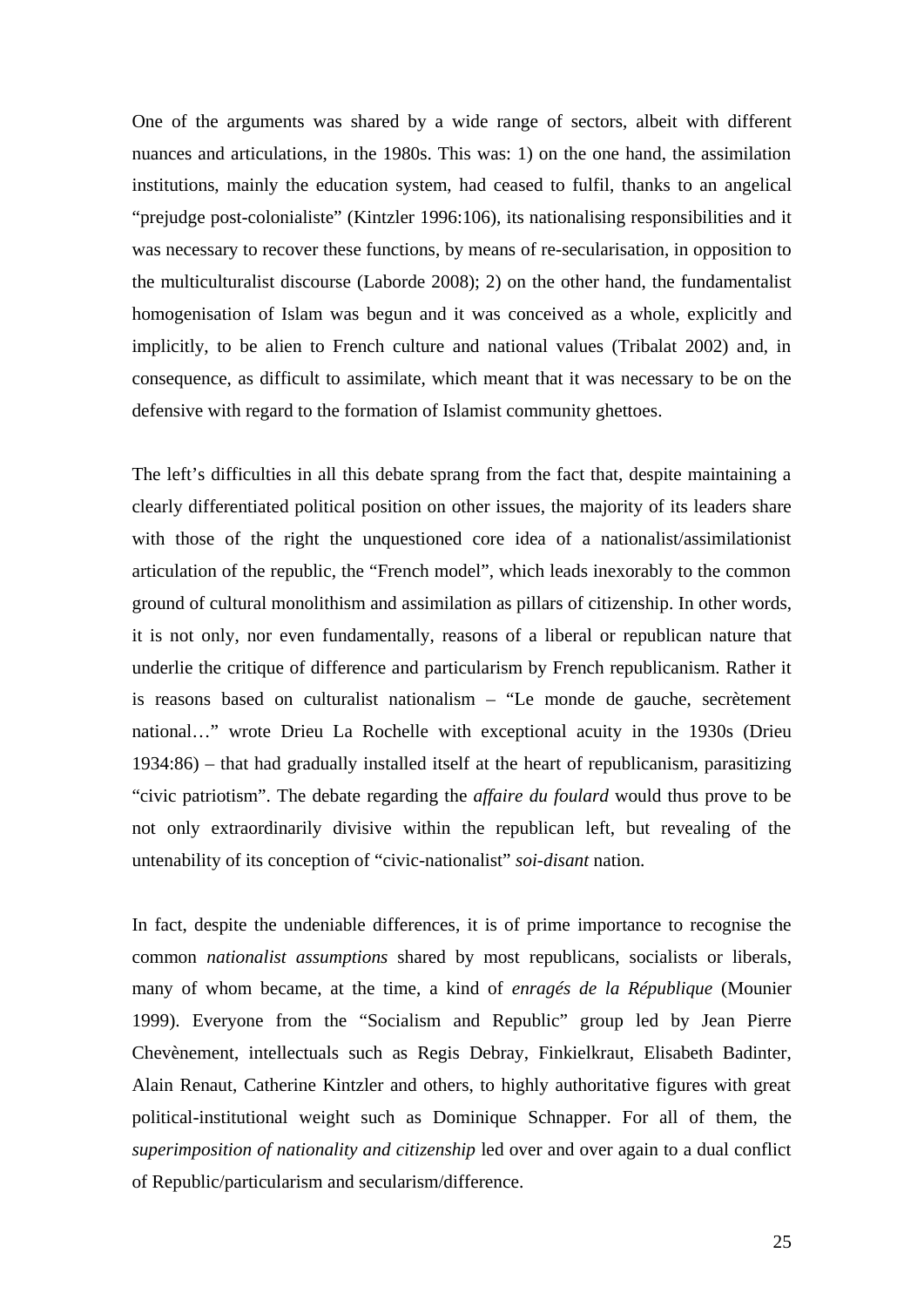It is significant, in this respect, both because of the personality of the authors and the media impact it had, to point out that in relation to the *affaires du foulard* five influential philosophers, including Finkielkraut, Debray, Kintzler and Badinter, published a manifesto in *Le Nouvel Observateur* on 2 November 1989 (Kintzler 1996:78). The article denounced, above all, the unacceptable concessions in the education system that had been made by Republican France in the interests of cultural diversity: "the Republic is not a mosaic of ghettoes … trusting exclusively in the natural light of human beings. The education system is at the root of the Republic, and for that reason the destruction of the education system means the beginning of the end of the Republic". As a result, secularism was pushed to centre stage in the French contemporary debate. In fact, even according to the highly nuanced document produced by the Stasi commission, "laicité" possesses "the rank of founding value" around which the French Republic has been constructed and represents "a conception of the common good" which rests on three inseparable values: freedom of conscience, equality of rights of all spiritual options and the neutrality of the state.

However, secularism as a representation of "a conception of common good" is historically articulated in France, at the heart of a wider ethic-political conception: unitarian nationalist, culturally absolutist, enemy of all forms of particularism or difference… which results in the empirical-transcendental nationalist pair of *assimilationism/centralism*. It is true that in the past there was a difference between the militant anticlerical secularism of Emile Combes or Gambetta himself ("Le cléricalisme voilá l'énemi") and the more neutralist version of Aristide Briand, Jules Ferry or Jean Jaurés. But it should not be forgotten that the two are reconciled at the last moment on an underlying premise, which is: a homogenising cultural-nationalist vision of French society, which produces assimilationism and acculturation as the only form of *nationalist integration* of citizenship for immigrants.

Apart from the gender criticism ("le foulard symbole de la soumision féminine"), the manifesto not only regarded education as the *sacré republicain* par excellence with the burden that that represents, but also accepts the main characteristics of the nationalist version of republicanism of the  $3<sup>rd</sup>$  Republic which we have synthesized earlier: cultural absolutism, centralism, an essentialist and trans-historical notion of the French nation,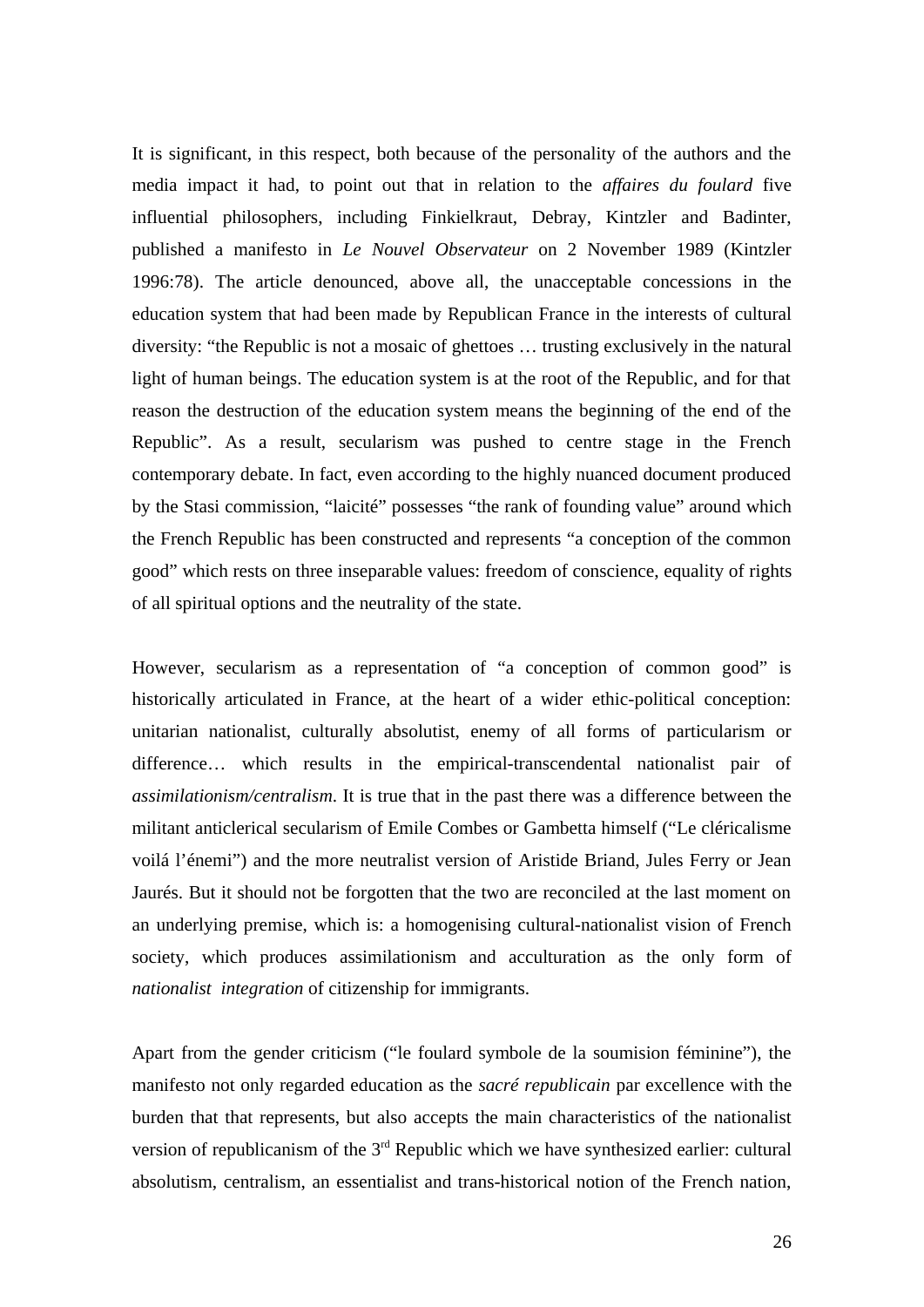citizenship equivalent to nationality and consequent exclusion of cultural differences, substantivity of shared national values, threat of the Other (Islam understood homogeneously as Islamic fundamentalism), etc. In short, it left no room for dialogue and connection with the debates on secularism in the Muslim world (Bencheikh 1998).

However, one of the missions of secularism is precisely the creation of a public arena that is common to and shared by all cultural and religious differences (Laborde 2008). However, when articulated within French nationalist discourse of the "défense de l'unité du corps social" – which is riddled with ethnic-cultural mythical elements and organicist postulates – it becomes a sectarian principle directed in a militant fashion against the public presence of cultural and religious pluralism, which is the result of the complexity of contemporary French society (Tournon 2004).

Other infringements of the principle of republican secularism had occurred beforehand, but had not caused any alarm: the existence of subsidised private Catholic schools, the use in state schools of symbols and emblems of other (Christian and Jewish) religions, or even the use of the veil by the mothers and grandmothers of North African adolescents, which had failed to arouse any conflict whatsoever. If, on the other hand, the *affaire du foulard* has provoked conflict this is because it is attacking, in our opinion, the roots of the nationalist discourse underlying French republicanism. The veil threatened, in the privileged public arena of the republic, to cause a crisis in the education system, which is the model of French national citizenship. In other words, it opens the question of the possibility of integration without assimilation or, put another way, integration as citizens without national-cultural assimilation. It is not so much an alarmist form of secular fundamentalism that underlies the republican denouncements of the *foulard*, but that behind the universalist republicanism invoked there is the fear that anti-particularist republican nationalism is being called into question. Following the republic, it is the French nation that feels threatened, not the universal Republic, but the "cultural identity of France" (Táguieff 1996). The Islamic veil of the "les filles voilées de Creil" shows up the *persona ficta*, the homogeneous, unitarian and centralist collective identity of the French nation. Paradoxically, the veil is criticised as a symbol of the (particularist) communitarianism of Islam in the name of an implicit and unquestioned (national/universal) French communitarian nationalism. In the end, the ethnicism of minorities is denounced in the name of the *majority ethnicity*, to use the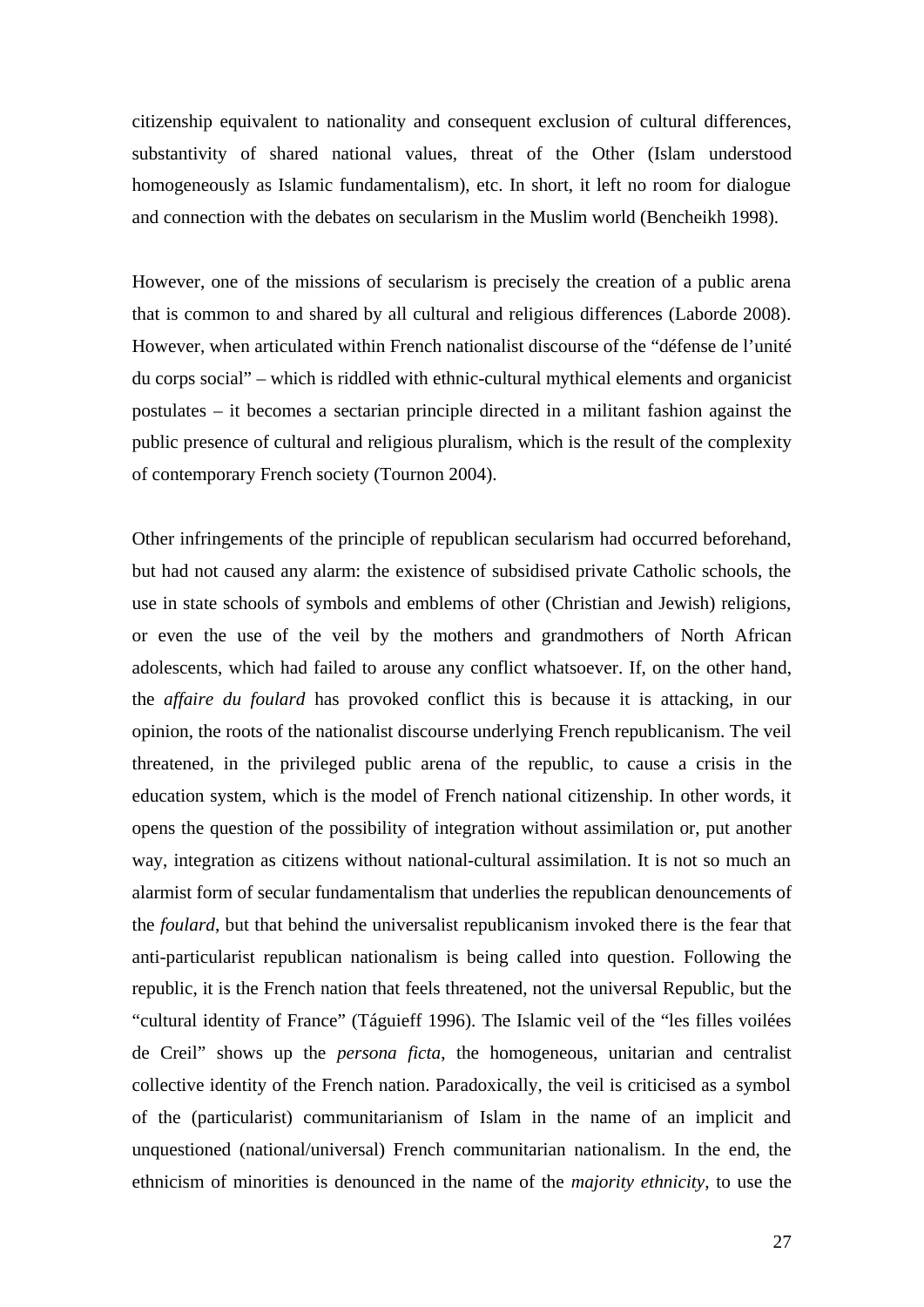term introduced by Smith and refined by Kaufmann, of the "dominant ethnic group" (Smith 2004, Kaufmann 2004).

But, moreover, the supreme levelling of differences, the construction of a, culturally homogeneous, French national republic, by definition alien to ethnic or territorial particularism, is reinforced through the creation of an "Other", Islam, equally homogeneous, with a very similar format, although not in its content, to the way "the Jew" was constructed during the Dreyfus Affair.

Sociological and political studies, however, reveal a very different picture. Above all, they underline the diversity of the collective identities of the North African immigrants with regard to the French nation: from assimilation into the majority culture to Islamic communitarianism, including diverse kinds of accommodation and compatibility between both identities (Venel 2004). This calls into question, incidentally, the close link between the nationalist interpretation of the co-implication of nationality and citizenship. Moreover, the veil, far from exclusively representing an "act of political militancy" (Kintzler 1996:106), is worn for a variety of very diverse reasons: 1) those of a traditional nature, from the immigrant mothers and grandmothers who have always worn it; 2) those of a family nature, of acceptance of loyalty to the family, but as a way to integrate and embrace the French world; 3) those involving individual assertiveness, as an anti-anomic and dual sign (conciliation of the veil and situated modernity); 4) those of a fundamentalist nature (Gaspard & Khosrokhavar 1995, Cesari 1998). However, all these nuances are overshadowed by the reduction to fundamentalist communitarianism, renunciation of republican ideology and ingenuousness in the face of the dangers of radical Islam, etc. and only two alternatives: "republican assimilation or community chaos" (Cesari 1998:192). Here the adolescents are homogenised and essentialized, as a danger to the Republic, and are subsequently collectively stigmatised in a chain of equivalences that go beyond the borders of France: from Creuil and Aubervilliers to Kabul and Teheran.

It is striking that even in the responses to the text of Finkielkraut et al. by "multicultural intellectuals" such as Táguieff, Touraine or Henri Lévy, there is a predominance of considerations of opportunity and strategy: reinforcement of fundamentalism, yielding to the Nationalism of Le Pen, etc., but neither the assimilationist model - the myth of the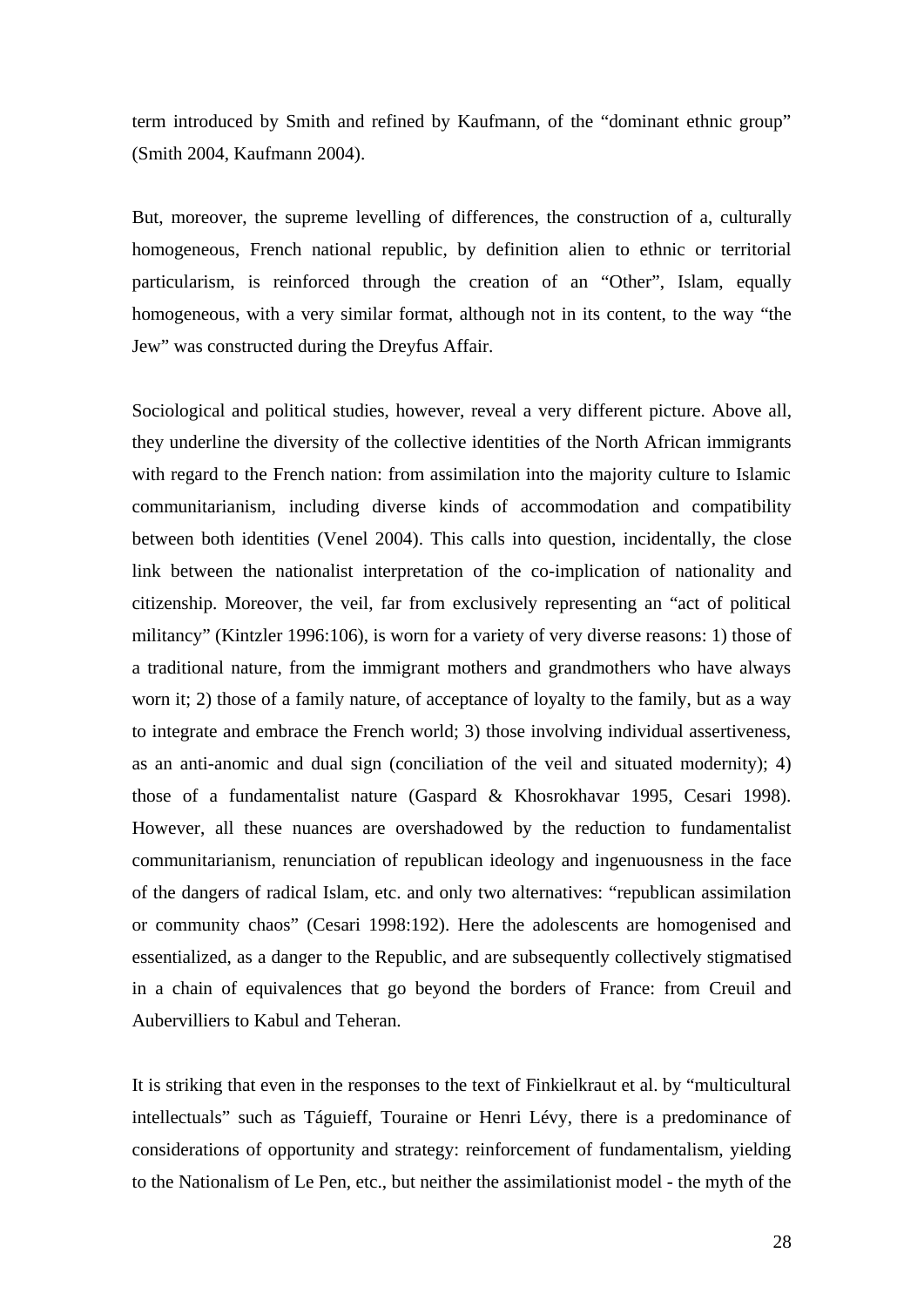secular republic - nor the nationalised republicanism in which the postulate of Frenchstyle secularism attains its full political significance, are questioned in any depth. And, nevertheless, only this nationalism can fully explain the significant disregard (stated, in fact, by the Conseil d'État) of the fact that secularism is an obligation of the education system and teachers and of the State; not of the students, nor of the society. Moreover, texts denouncing the ethnification of the *affaire du foulard*, such as the recent one by Bouamama, inexplicably reject the relevance of the debate "in essentialist terms" (referring to the nation, identity and community), and express in terms of "social criticism" (class, injustice, domination, etc.), when it is precisely this essentialism which needs dismantling (Bouamama 2004).

All this is not so surprising, however, if we investigate the self-clarification process of prominent republican intellectuals who, in relation to the debate regarding the veil, have shifted, with exceptions such as that of Catherine Kintzler, from a universalist liberalrepublican position to the implicit assumption, to a greater or lesser extent, of a French culturalist communitarianism or nationalism. This is true of, say, R. Debray, A. Finkielkraut or D. Schnapper, for whom the classical liberal arguments: separation of the public sphere (Justice), as a neutral space of the state, from the private sphere (ideas of good), as a social space of pluralism; autonomy, as a capacity for revising ends and ideas of good, in contrast with authenticity, that is, loyalty to tradition, etc. increasingly give way to an uncritical rediscovery of ethnicity as a founding principle of the French nation. As Debray (Debray 2006) always displayed a greater nationalist weakness for the *fraternité,* or for the "group instinct" as Finkielkraut denounced, let us briefly focus, for illustrative reasons, on the two other thinkers.

Finkielkraut became famous due to *La défaite de la pensée*, an influential neoenlightened attack, based on the "immutable values" of republicanism, against the romantic spirit of *Volksgeist* that resides in contemporary policies of identity. All this was based on a hyper-voluntarist, and according to what we have seen earlier, a partial and, in the final analysis, incorrect reading of Renan (Finkielkraut 1987: 31). The rehabilitation of Dreyfus was made to equate to that of universal values with regard to chauvinism, the triumph of the contractual definition of the nation as opposed to the collective soul and tradition, while multiculturalism testifies to the disappearance of the Dreyfusards and the end of French loyalty to the universal (Finkielkraut 1987:106).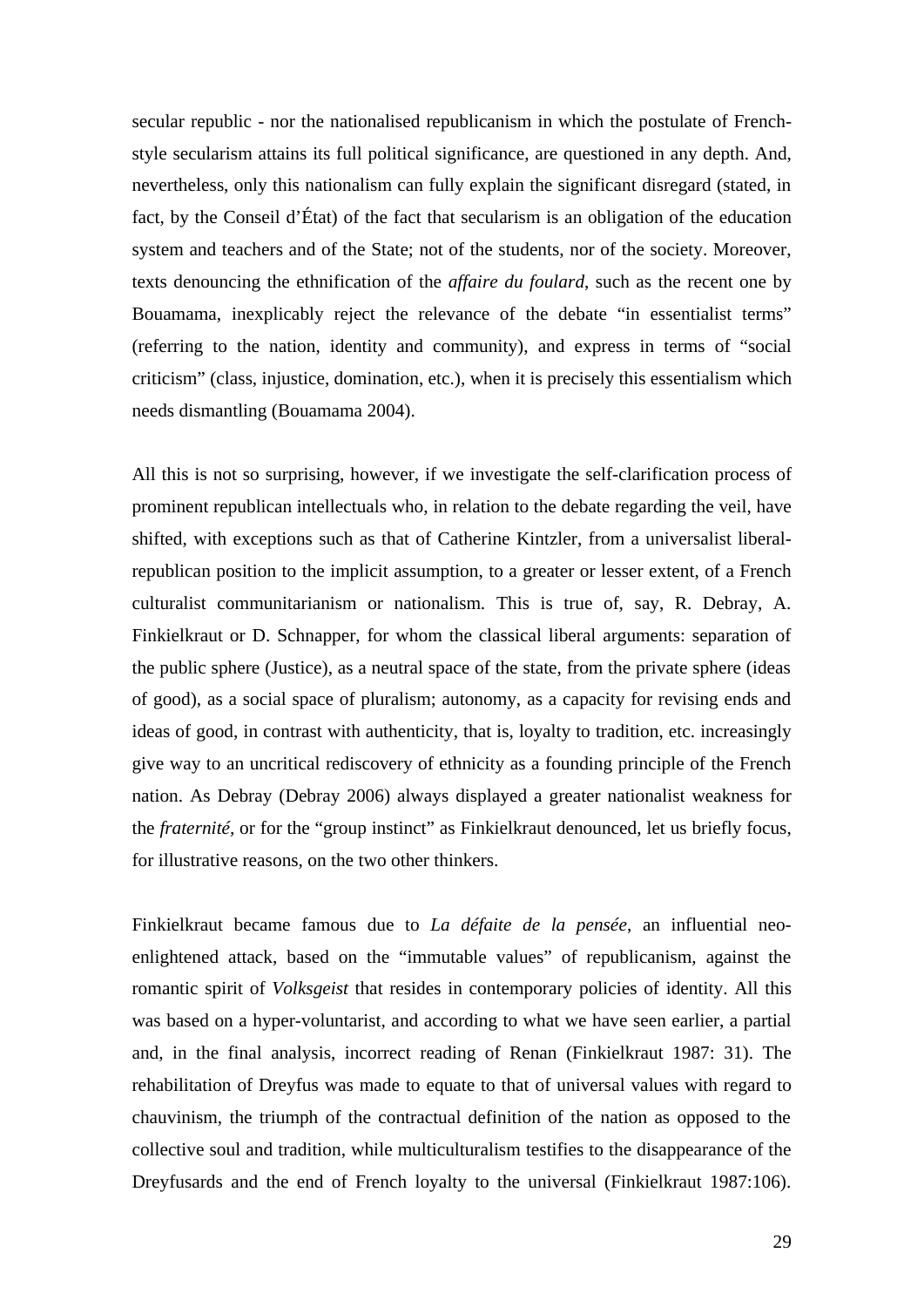However, that which he detested in 1987, "the reduction of France to its Frenchness", years later turns into an unequivocal culturalist defensive turn, in defence of this "little nation" (sic) faced with universalist cosmopolitanism and the loss of roots: "variations of the same discourse: everything is the same because all men are the same. Faced with this triumphant nihilism, only small nations and weak inheritances remain. We are all Quebecois". In *L'Ingratitude*, the scene we find is characterised by an undisguised French cultural nationalist discourse denouncing the "cosmopolitan ecstasy" and "French francophobia", which contrasts belonging to autonomy, communitarian allegiance to indifference to all temporal or geographical attachment, the USA as a "country of communities" in contrast to France, a paradise, it would appear, of "the passion of equality against cultural preference" (Finkielkraut 1999:153). All this taken to the extreme of inverting, without quoting him, the words – a synthesis of the nascent republican ideology which has already been mentioned – of Rabaud Saint-Étienne: "Whether we like it or not, our history is our code" (Finkielkraut 1999:97). In short, all the themes of culturalist ethnic nationalism are successively recovered here: history, language, tradition, cultural conservationism, true "conservatism" … at the service of a French culture not only pre-designed but, to use Renan's words, as an "undivided heritage", a homogeneous and seamless whole, which only permits the passive socialisation in school of the new generations which are obliged to "feel completely at home in the French language". This French national preoccupation, also in the words of Renan, can be seen in the interviews of the programme "Répliques" which Finkielkraut directed in France Culture and were published with the title *Qu'est-ce que la France?*  (Finkielkraut 2007).

For her part, Dominique Schnapper, a prominent exponent of the so-called civicrepublican nationalism, undergoes a somewhat similar evolution. Thus, in works like *La France de l'Integration* (1991) and especially *La Communauté des Citoyens* (1994) she theorises about a civic concept of the nation as the "fruit of political will" linking "nationality and citizenship" as the "foundations of political legitimacy" (Schnapper 1991:63, 143), so that "particularisms are relegated to the private sphere" (Schnapper 1991:101). In *La Communauté des Citoyens*, based on an individual and universalist concept of citizenship alien to any cultural feature whatsoever, and a notion of the public sphere as a space that "transcends all particularisms through citizenship", she proposed a concept of the nation "defined by a form of sovereignty that integrates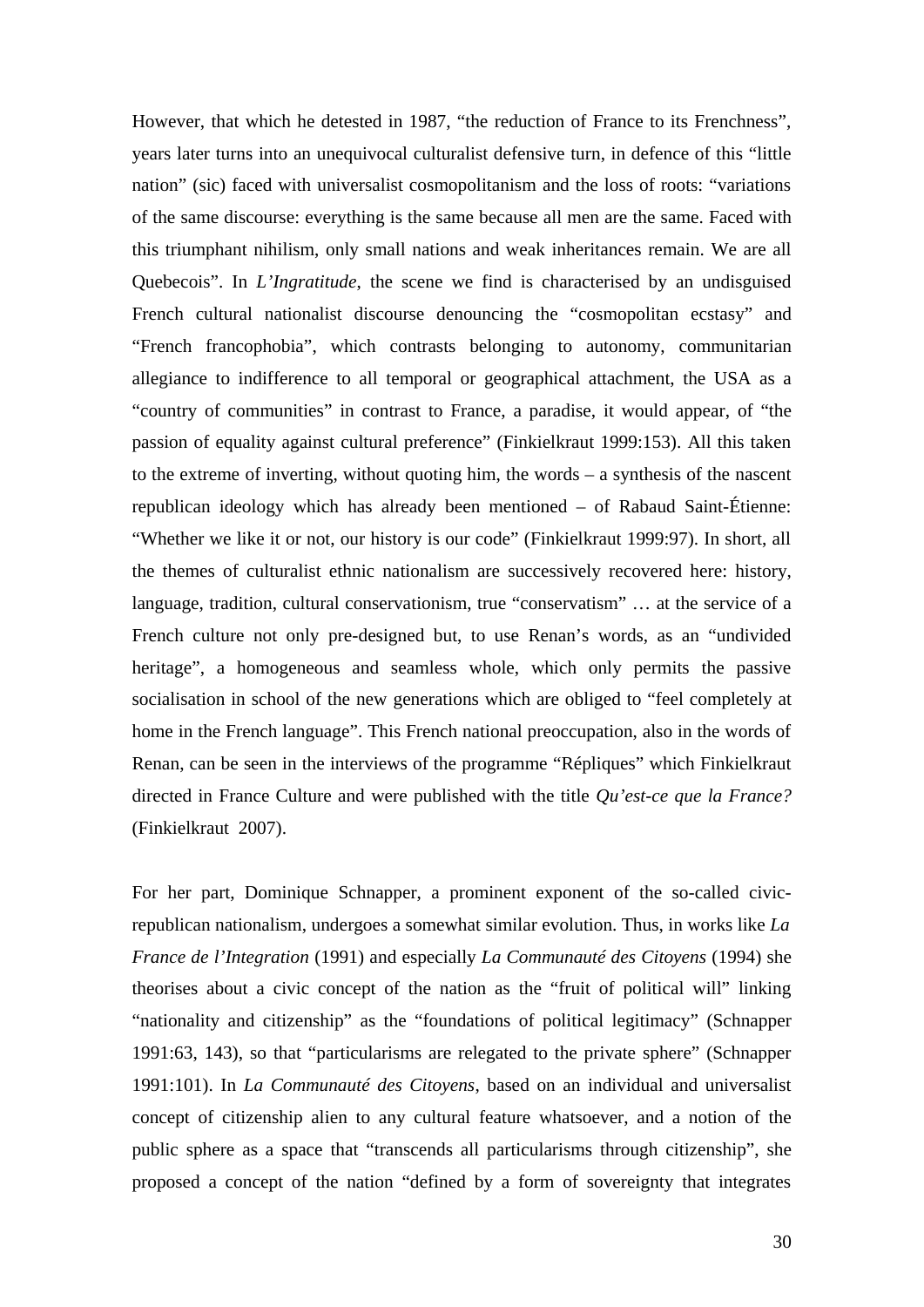peoples in a community of citizens, whose existence legitimises the internal and external action of the State" (Schnapper 1994:48). Here the author postulates a national model that "transcends nationalities", conceived as a "public project", a "universal national project". A form of nationality that is the horizon of the defence of liberty, equality and human rights. This "republican model" of the nation is linked, finally, to "strong state institutions that justify themselves through a system of values" (Schnapper 1994:96).

A few years later, however, in *La relation à l'autre*, Schnapper accentuates the cultural dimension of the republican concept of the nation. It is true that in her earlier books she mentions the necessary "acculturation" of immigrants, the replacement of the "right to difference" by the "right to indifference" (Schnapper 1991:95), the impossibility of maintaining "particular political identities" in order to prevent the "Lebanonization" of France, the "reduction of cultural differences as the most economical and probably the most effective way of overcoming ethnic identities" etc. But in 1998 the weight of cultural and communitarian nationalist factors is accentuated definitively in contrast with the universal dimension of public order: "the society of citizens has always been a national society, a particular political organisation, born at a given moment and in a particular region, none being identical to any other and the national dimension constitutes a dimension (sic) of the identity of all individuals" (Schnapper 1998:446). Thus, now she postulates that "all democratic societies indissolubly involve ethnic elements. Political organisation cannot neglect what Elias calls the affective desire of human society" (Schnapper 1998:455). Finally, she lucidly recognises a tension and the fact that "individuals belong to particular groups".

### **3. Conclusion**

It is clear that recognition of the ethnic-cultural dimension of the nation poses a serious problem for French republicanism: it questions the notion of the one and indivisible republic, its endemic unitarianism, as there is no intrinsic reason whatsoever for believing that sub-national cultures possess less or no political importance with regard to the national culture (Laborde 2008). But this also raises a related question which is of key significance for the issue of immigration which interests us here: faced with the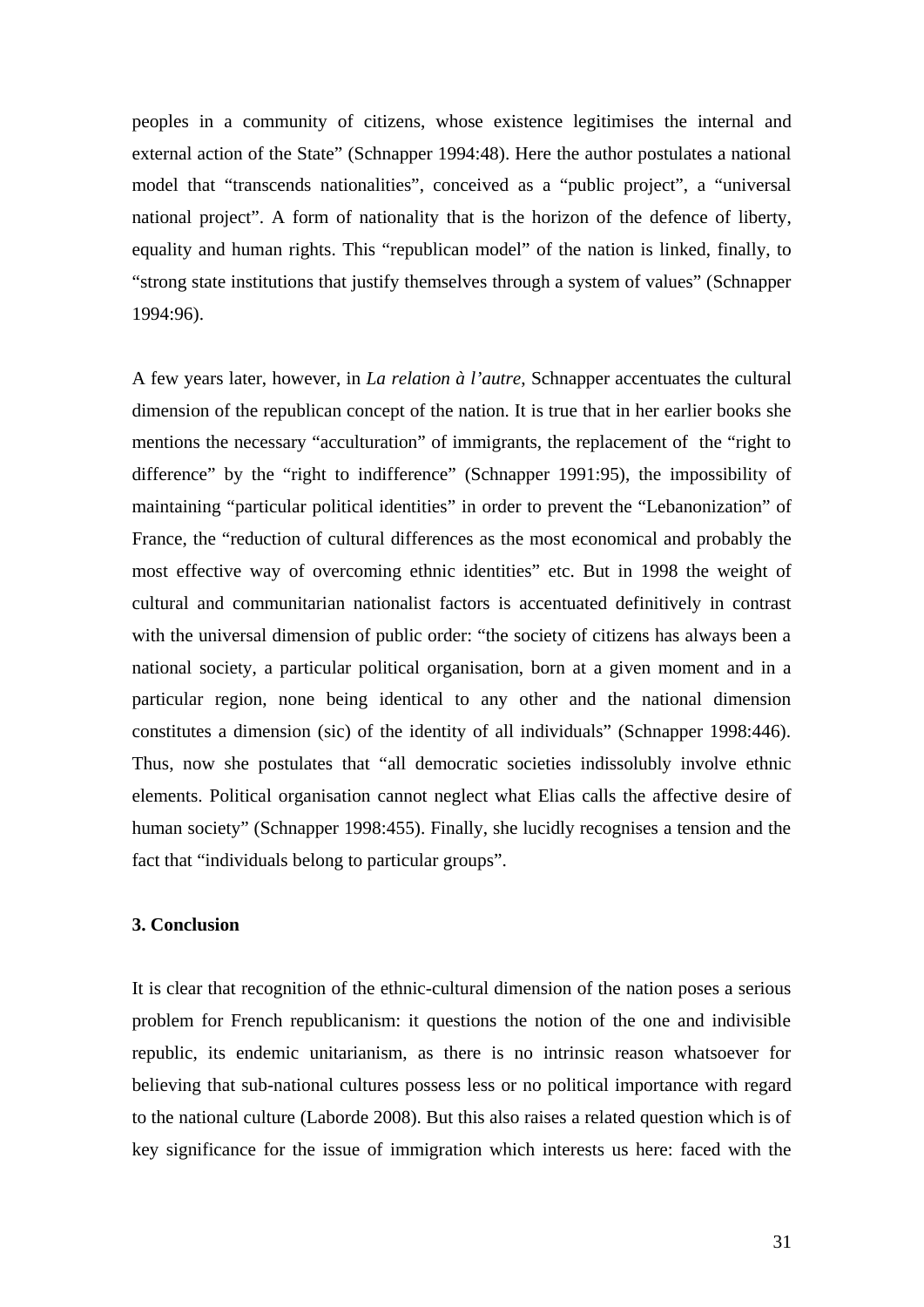*nationalist* concept of cultural homogeneity, why not recognise diversity as an intrinsic dimension of the French nation?

In conclusion, the *affaire du foulard* has highlighted, firstly, the historical *nationalisation* of French republicanism in its different political versions and its contemporary reinforcement by a ethno-cultural and assimilationist concept of the nation, in defiance of the proclamations of universalism and the "civic" conception of patriotism. Secondly, the explicit or implicit postulation of a series of cultural and national concepts that rest on normatively nationalist pre-political assumptions (of a barely pluralist and deliberative nature): 1) the belief that cultures (both French and North African) and the nation are organic, integrated and homogeneous wholes, ignoring or marginalising internal diversity, the plurality of interpretations and concurrent national and interpretive projects, as well as the conflict between them; 2) the belief that cultures and nations are clearly individualised and distinguishable entities, underlining the difference which separates "us" from "them", "what is ours" from "what is theirs", and homogenising both extremes of the duality; 3) the view that nations and cultures are entities crystallised by history, as pre-packaged objective wholes that are essentially alien to any possible process of evolution, change or reformulation; 4) the conviction that belonging to a culture or a nation is related to the passive socialisation in tradition, immersion and uncritical acceptance of the guidelines and formulations provided by historical legacies, ignoring any free, adaptive and creative participation of its members in its construction; 5) an isolationist and conservationist perspective of culture and nations, as if debate, change, or nonassimilationist mixing of races or incorporation would put them at risk of degeneration and that they should be protected in their supposed pristine purity ("cultural exception"); 6) a conservative communitarian culturalism that leaves little room for relating demands for recognition with basic and closely-linked dimensions of republican democratic politics: equality, participation and political deliberation in all the spheres of social and cultural life, including the pluralist, even multinational definition of "us".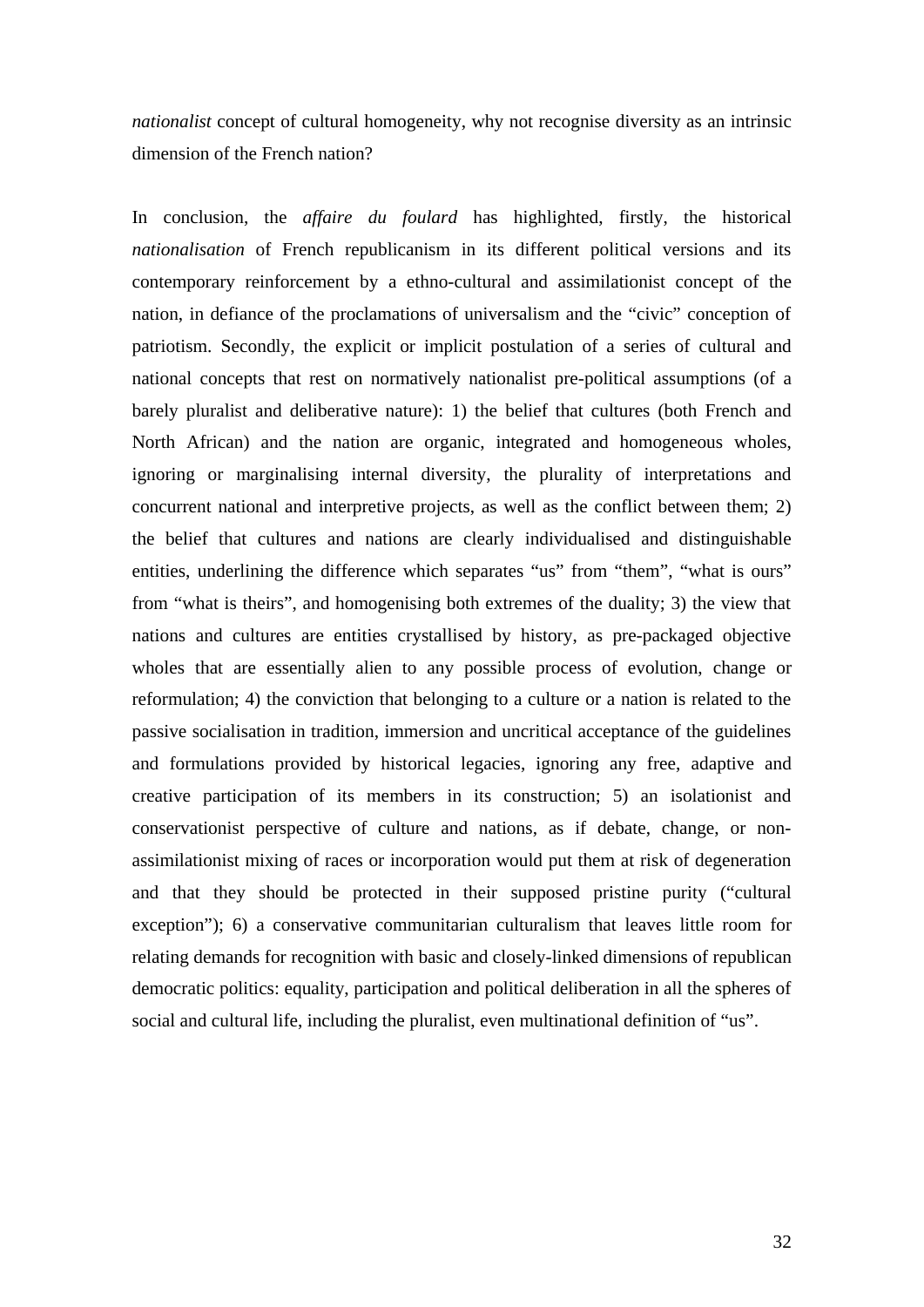#### **References**

Agulhon, M. (1979) *Marianne au combat. L'imagerie et la symbolique républicaines de 1789 a 1880* Flammarion : Paris

Balibar, E. (1990) *Race, nation, Classe* La Découverte : Paris

Balibar, E. *Les frontières de la démocratie* La Découverte : Paris

Balvet, M. (1984) *Itinéraire d'un intellectuel vers le fascisme : Drieu La Rochelle*  PUF : Paris

Barni, J. (1992) *La morale dans la démocratie, suivi du Manuel Républicain* Paris : Kimé

Barrès, M. (1994)(1897-1902) *Le roman de l'énergie nationale* in *Romances et Voyages* II pp. 493 ss. Lafont : Paris

(1925) *Scènes et doctrines du nationalisme* Plon : Paris, dos vols.

Beaune, C. (1985) *Naissance de la nation France* Gallimard : Paris

Bell, D. (2001) *The Cult of the Nation in France* Cambridge, Mass: Harvard U. Press

Bencheikh, S. (1998) *Marianne et le Prophète. L'Islam dans la France laïque* Paris : Grasset

Birnbaum, P. (1993) *La France aux Français* Seuil : Paris

Bouamama, S. (2004) *L'affaire du voile, ou la production d'un racisme respectable*  Edi. Du Geais Bleu : Paris

Bouamama, Cordeiro et Roux (1992) *La citoyenneté dans tous ses états : de l'immigration à la nouvelle citoyenneté* L'Harmattan : Paris

Brubaker, R. (1992) *Citizenship and Nationhood in France and Germany* Harvard U. Press: Cambridge (Mass)

Certeau, M. Julia, D. Revel, J. (1975) *Une politique de la langue* Gallimard : Paris

Cesari, J. (1998) *Musulmans et Républicains. Les jeunes, l'Islam et la France* Paris : Complexe

Darriulat, Ph. (2001) *Les patriotes. La gauche républicaine et la nation 1830-1870*  Seuil : Paris

Debary, R. (2006) *Ce qui nous voile le voile* Paris : Gallimard

Digeon, C. (1959) *La crise allemande de la pensée française* PUF : Paris

Dobry, M. (comp) (2003) *Le mythe de l'allergie française au fascisme* Albin Michel : Paris

Drieu la Rochelle, P. (1934) *Socialisme fasciste* Gallimard : Paris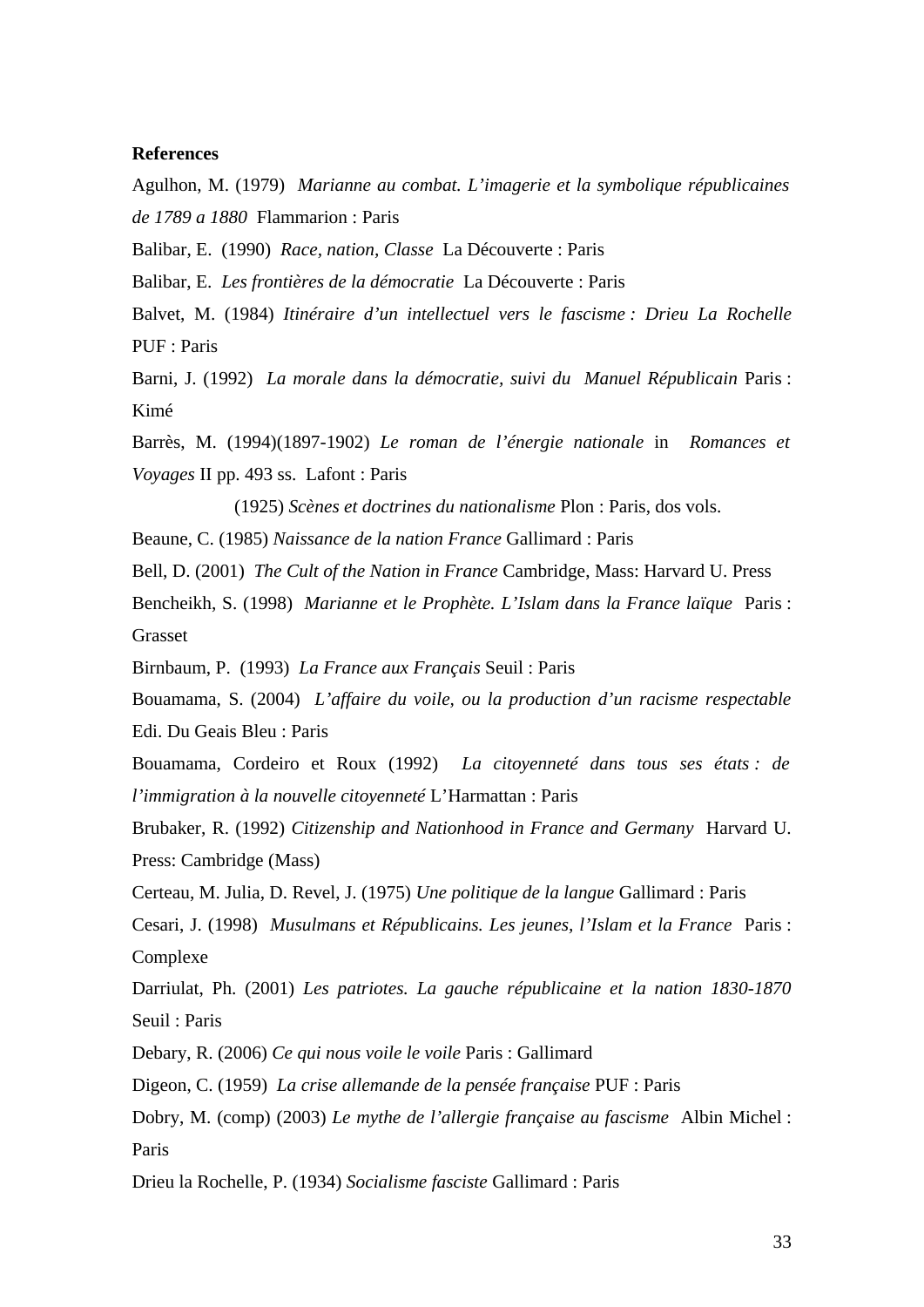(1937) *Rêveuse Bourgeoisie* Gallimard : Paris

(1939) *Gilles* Gallimard : Paris

(1943) *Chronique Politique* Gallimard : Paris

Ferry, J. (1996) *La République des citoyens* Imprimerie Nationale : Paris

Finkielkraut, A. (1987) *La Défaite de la Pensée* Gallimard : Paris

(1999) *L'Ingratitude* Gallimard : Paris

(2007) *Qu'est-ce que la France?* Stock : Paris

Gallo, M. ( 2007) *L'âme de France*. *Une histoire de la Nation des origins à nous jours*  Fayard : Paris

Hargreaves, A. & Leaman, J. (1995) *Racism, Ethnicity and Politics in contemporary Europe* E. Elgar: London

Huguenin, F. (1998) *Á l'école de l'Action Française* Lattès : Paris

Gaspard, F. Khosrokhavar, F. (1995) *Le Foulard de la République* La Découverte : Paris

Gauchet, M. (1986) *Le disenchantement du monde* Paris : Gallimard.

Geddes, A. ( 2003) *The Politics of Migration and Immigration in Europe* Sage: London

Girardet, R. (1966) *Le nátionalisme français* A. Colin : Paris

Hargreaves, A. (1995) *Immigration, « race » and ethnicity in contemporary France*  Routledge: London

Jaurès, J. (2001) *Oeuvres* Tome IX Paris: Fayard

Kaufmann, E. (edit) (2004) *Rethinking Ethnicity* London : Routledge

Kintzler, K. (1996) *La République en Questions* Minerve : Paris

Laborde, C. (2008) *Critical Republicanism. The Hijab controversy and Political Philosophy* Oxford: Oxford U. Press

Lamchichi, A. (1999) *Islam et Musulmans de France* Paris : L'Harmattan

Lévy, B.H. (1981) *L'idéologie française* Grasset : Paris

Máiz, R. (2003) "Politics and the Nation. Nationalist mobilization of ethnic differences" *Nations and Nationalism* 9(2) 115-214

Máiz, R. (2007) *Nación y Revolución: la teoría política de Emmanuel Sieyès* Madrid: Tecnos.

Máiz, R. (2008) *La Frontera Interior* Murcia: Tres Fronteras

Mangin, S (1981) "Le statut des jeunes Algériens nés en France depuis l'independence » *Hommes et Migrations* 10 : 21-25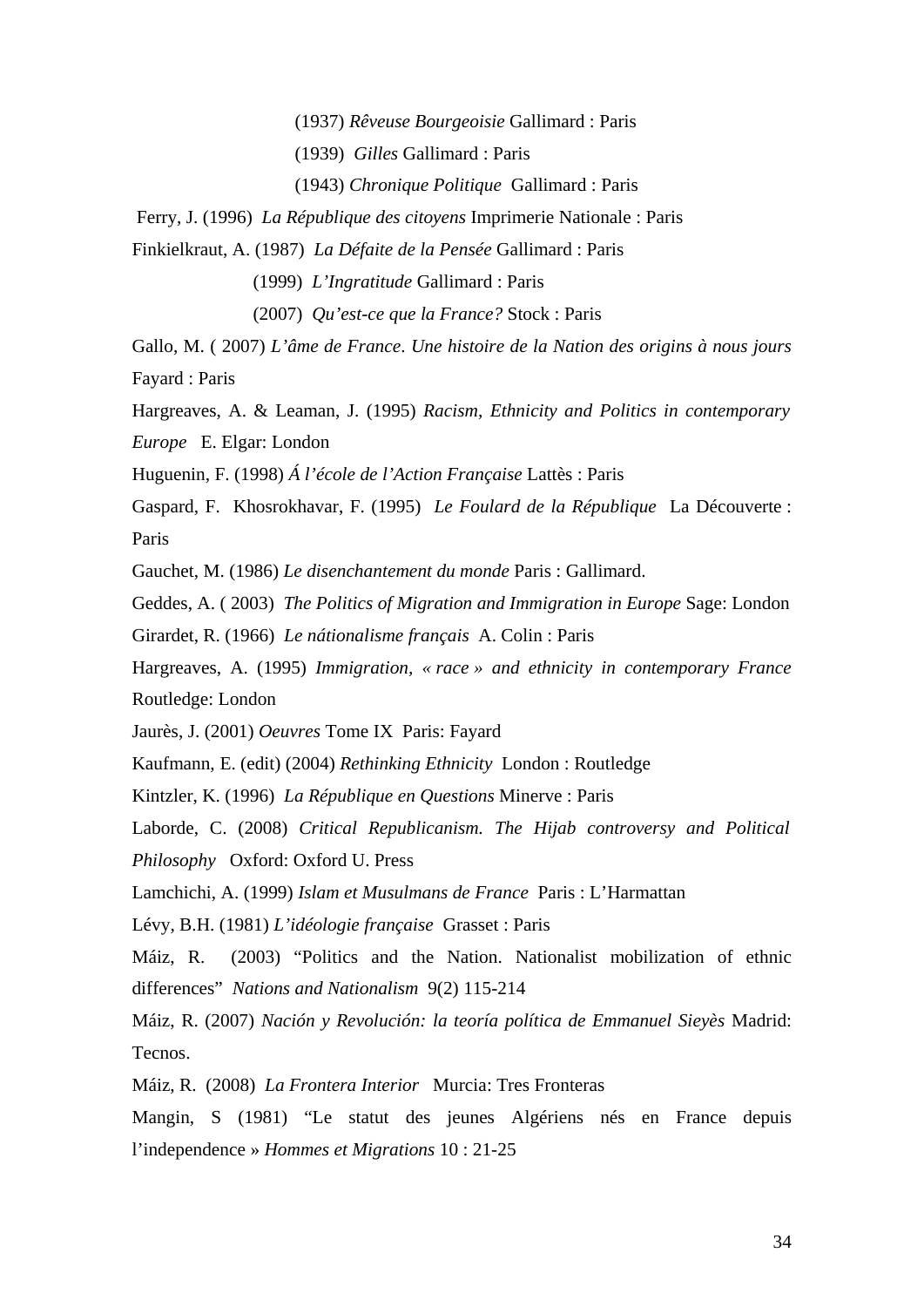Marx, A. (2003) *Faith in Nation. Exclusionary origins of Nationalism* Oxford U. Press: New York

Mauco, G. (1932) *Les étrangers en France* A. Colin : Paris

Maulnier, Th. (1938) *Au-delà du nationalisme* Gallimard : Paris

Maurras, Ch. ( 1923) *Mes idées politiques* Fayard : Paris

(1972) *De la politique naturelle au nationalisme intégral* Vrin : Paris

Mélonio, F. (2001) *Naissance et affirmation d'une culture nationale. La France de* 

*1815 à 1880* Seuil : Paris

Michelet, J. ((1974)(1846) *Le Peuple* Flammarion : Paris

Mounier, P. (1999) *Les enragés de la République* La Découverte : Paris

Milza, P. (1987) *Fascisme Français* Flammarion : Paris

Nicolet, C. (1982) *L'Idée Républicaine en France* Gallimard : Paris

(2003) *La fabrique d'une nation* Paerrin : Paris

Noiriel, G. (1988) *Le creuset français* Seuil : Paris

Nora, P. (1986) *La Nation* Paris : Gallimard

Poliakov, L. (171) *Le Mythe Aryen* Calmann-Lévy : Paris

Pomian, K. (1992) « Francs et Gaulois » in Nora, P. *Les lieux de mémoire. Les France*  III.1 Gallimard : Paris

Poulat, E. (1987) *Liberté et Laïcité. La Guerre des deux France et le principe de la modernité* Cerf : Paris

Rémond, R. (1992) « La Fille aînée de l'Église » in P. Nora *Les Lieux de Mémoire. Les France* III.3 Gallimard : Pais

Renan, E. (1947)(1871, 1882) *Œuvres Complétes* Tome I, Calmann Lévy : Paris.

Said, E. (1997) *Orientalism* Vintage : New York

Sarkozy, N. (2004) *La République, les religions, l'espérance* Paris : Cerf

Schnapper, D. (1991) *La France de l'intégration* Gallimard : Paris

Schnapper, D. (1994) *La Communauté des citoyens* Gallimard : Paris

Schnapper, D. (1998) *La relation à l'autre* Gallimard : Paris

Sieyes, E,J. (1991) (1789) *El tercer estado y otros escritos de 1789* R. Máiz (comp.) Espasa: Madrid

Silverman, M. (1992) *Deconstructing the Nation. Inmigration,Racism and Citizenship in Modern France* Routledge: London

Smith. A.D. (2004) *he Antiquity of Nations* London: Polity

Stäel, Madame de (1807) (1985) *Corinne ou l'Italie* Gallimard : Paris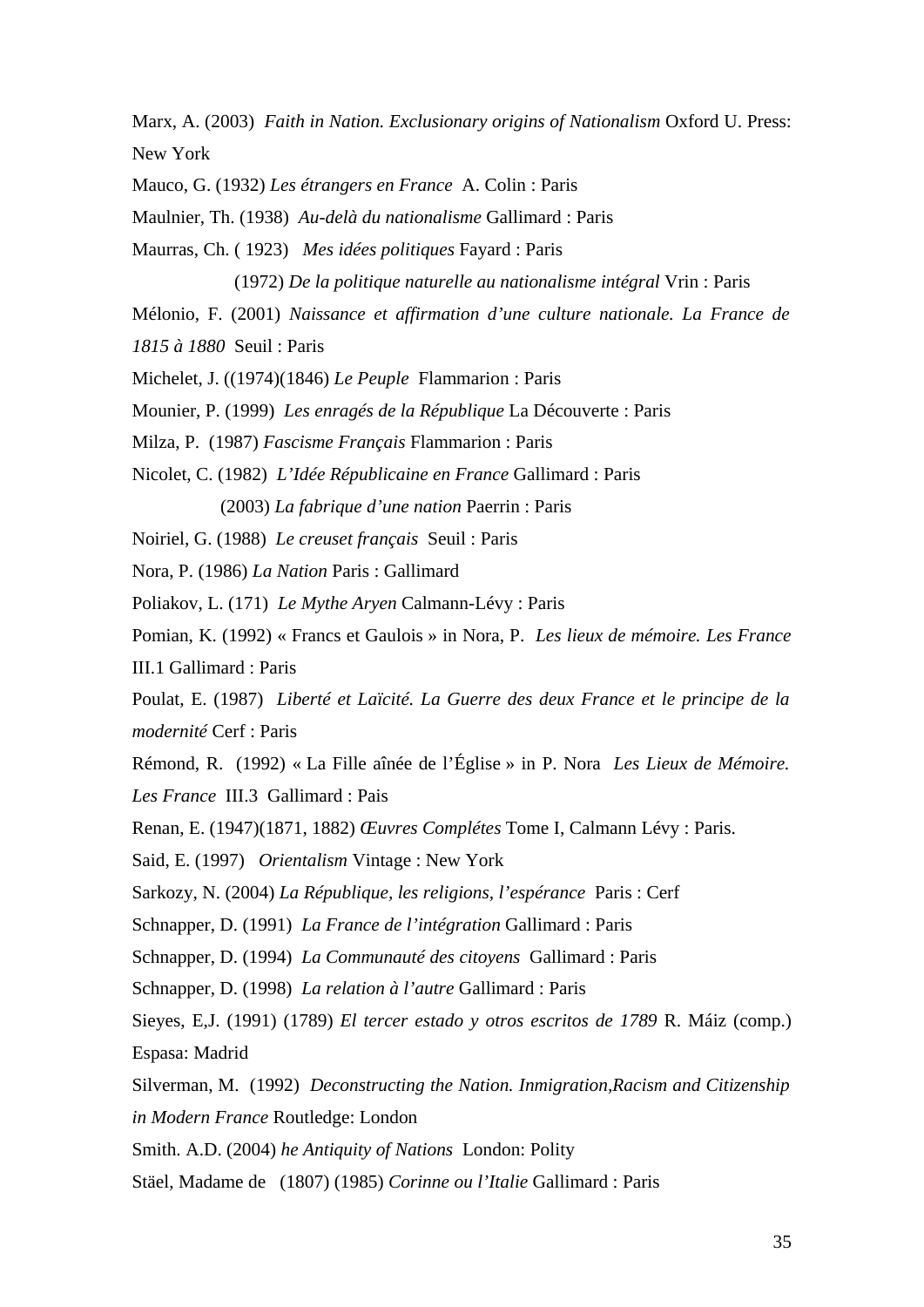(1814) (1968) *De L'Allemagne* Flammarion: Paris

Sternhell, Z. (1972) *Maurice Barrés et le nationalisme Français* A. Colin : Paris

Sternhell, Z. (1978) *La Droite Révolutionnaire. Les origines françaises du fascisme*  Paris : Seuil

Sternhell, Z. (1983) *Ni Droite ni Gauche. L'idéologie fasciste en France* Paris : Seuil

Sue, E. (2003) *Les Mystères du peuple ou l'Historire d'une famille de prolétaires à travers les âges* Paris : Laffont

Sutton, M. (1994) *Charles Maurras et les catholiques français. Nationalism et positivisme.* Beauchesne : Paris

Táguieff, J.P. (1996) *La République menacée* Textuel : Paris

Thiesse, A.M. *La création des identités nationales* Paris : Seuil

Thom, M. (1995) *Republics, Nations, and Tribes* London: Verso

Tombs, R. (ed.) (1991) *Nationhood and Nationalism in France. From Boulangism to the Great War* London: Routledege

Tournon, J. (2004) « Ethnicisme et nationalisme dans les professions de foi des candidats á l'élection présidentielle française en 2002 » in R. Máiz et J. Tournon (eds.) *Ethnicité et Politique* L'Harmattan : Paris

Tribalat, M. (2002) *La République et l'Islam. Entre crainte et aveuglement* Paris : Gallimard

Venel, N. (2004) *Musulmans et citoyens* Paris : PUF

Verrière, J. (2000) *Genèse de la nation française* Flamarion : Paris

Weber, E. (1976) *Peasants into Frenchmen* Stanford U. Press

(1986) *L'Action Française* Fayard: Paris

Weil, P. Hansan, R. (1999) *Nationalité et citoyenneté en Europe* La Découverte : Paris

Weil, P. (2002) *Qu'est-ce qu'un Français ? Histoire de la nationalité française depuis la Révolution* Paris : Grasset

Weyembergh, M. (1992) *Charles Maurras et la Révolution Française* Vrin : Paris

Wieviorka, M. (1992) *La France raciste* Seuil: Paris

Wieviorka, M. (1993) *La Démocratie à l'épreuve. Nationalisme, populisme, ethnicité*  La Découverte : Paris

Winock, M. (1982) *Nationalisme, antisémitisme en France* Paris : Seuil

Winock, M. (1992) « Jeanne D'Arc » in P. Nora *Les Lieux de Mémoire* III.3 pp. 675- 732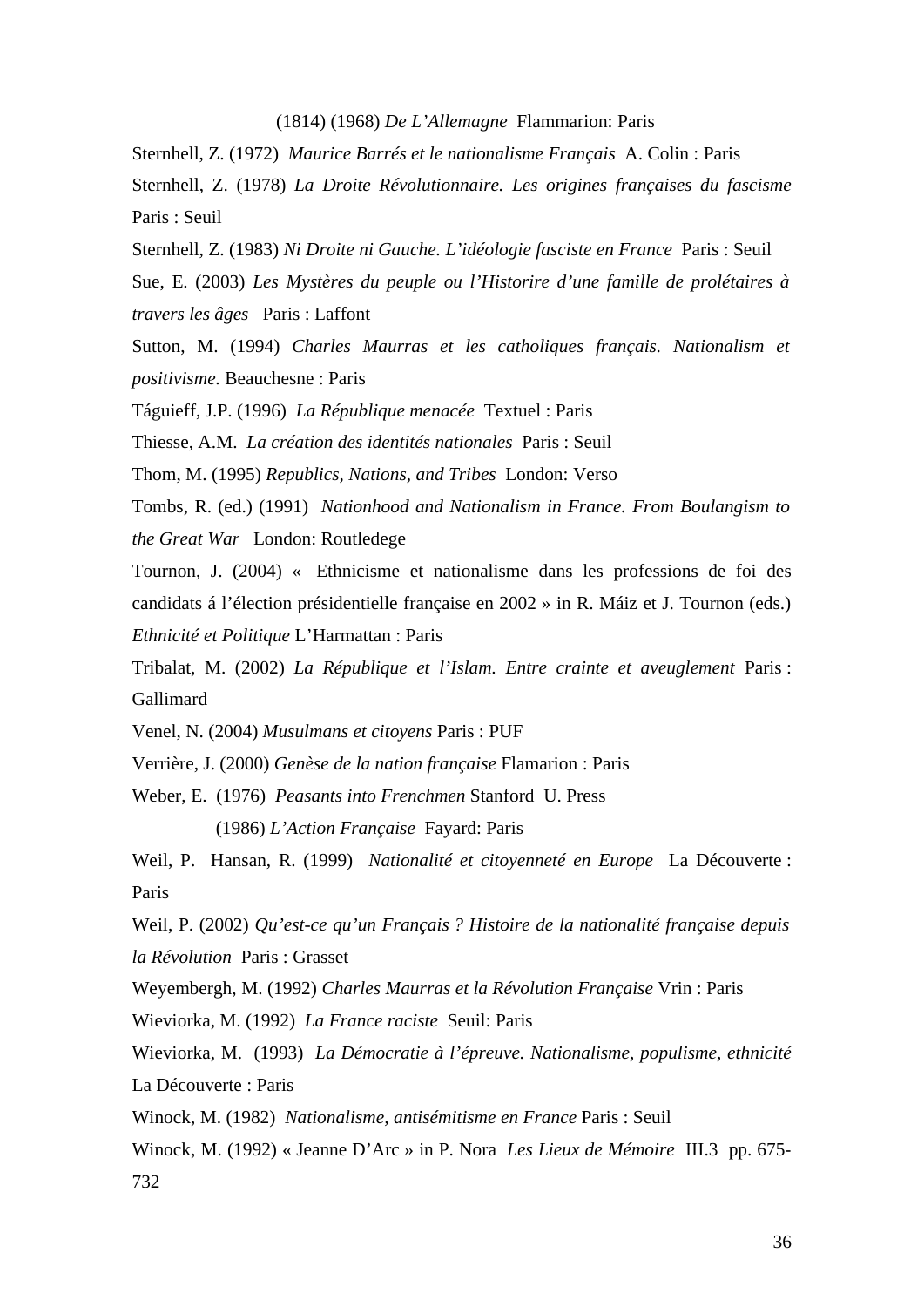(2004) *Nationalisme, antisémitisme et fascisme en France* Seuil :Paris